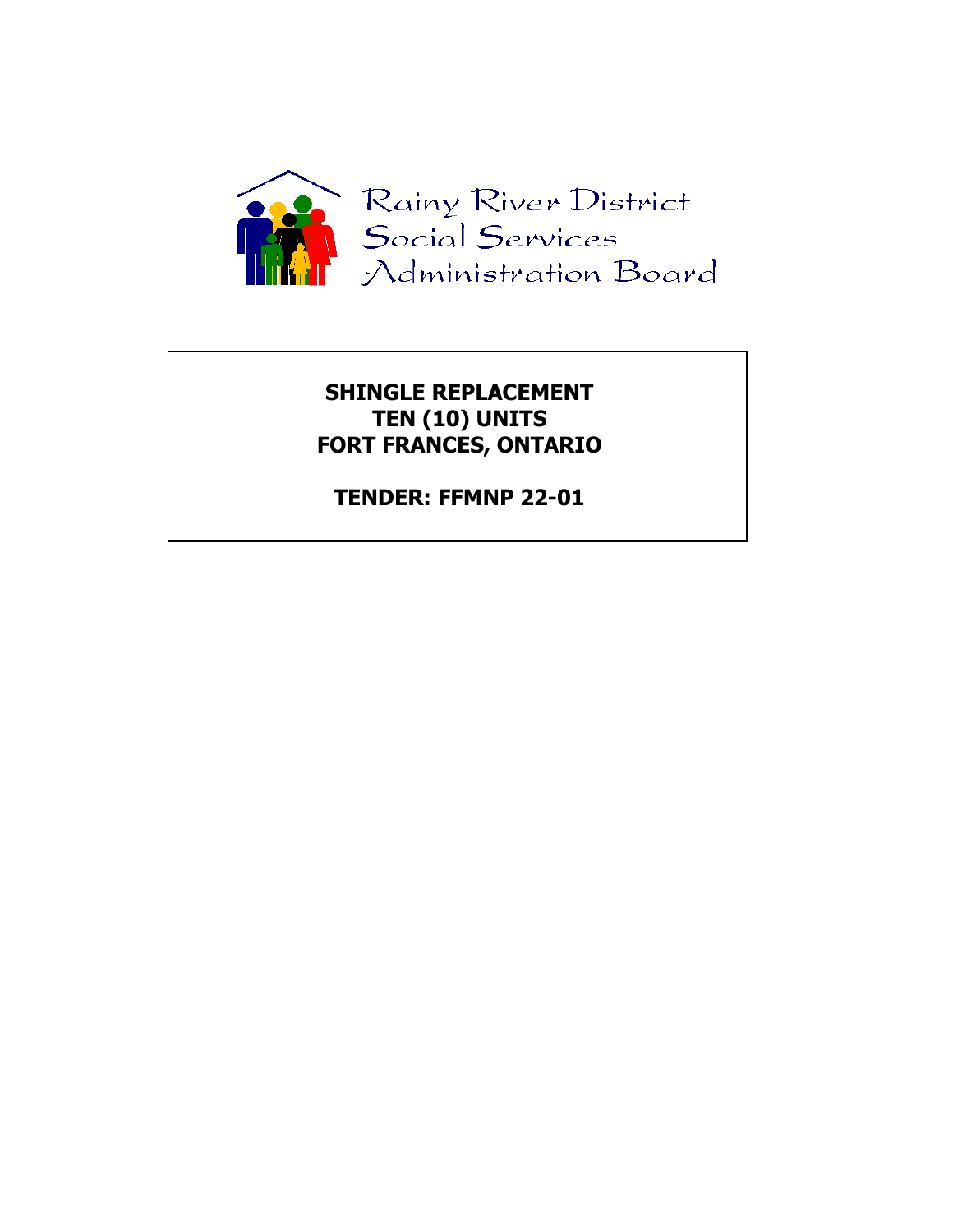# **TENDER NO: FFMNP 22-01**

## **SHINGLE REPLACEMENT TEN (10) UNITS IN FORT FRANCES**

# **TABLE OF CONTENTS # of Pages**

| Section 1  | <b>Request for Tender</b>                                                                |                               |
|------------|------------------------------------------------------------------------------------------|-------------------------------|
| Section 2  | <b>Tender Information</b>                                                                | 5                             |
| Section 3  | <b>Contract Requirements</b>                                                             | 8                             |
| Schedule 1 | <b>Tender Forms</b><br><b>Bid Form</b><br><b>Tender Label</b><br><b>Tender Checklist</b> | 3<br>$\overline{2}$<br>1<br>1 |
| Schedule 2 | Agreement                                                                                | 4                             |
| Schedule 3 | Occupational Health & Safety Agreement                                                   | $\mathcal{P}$                 |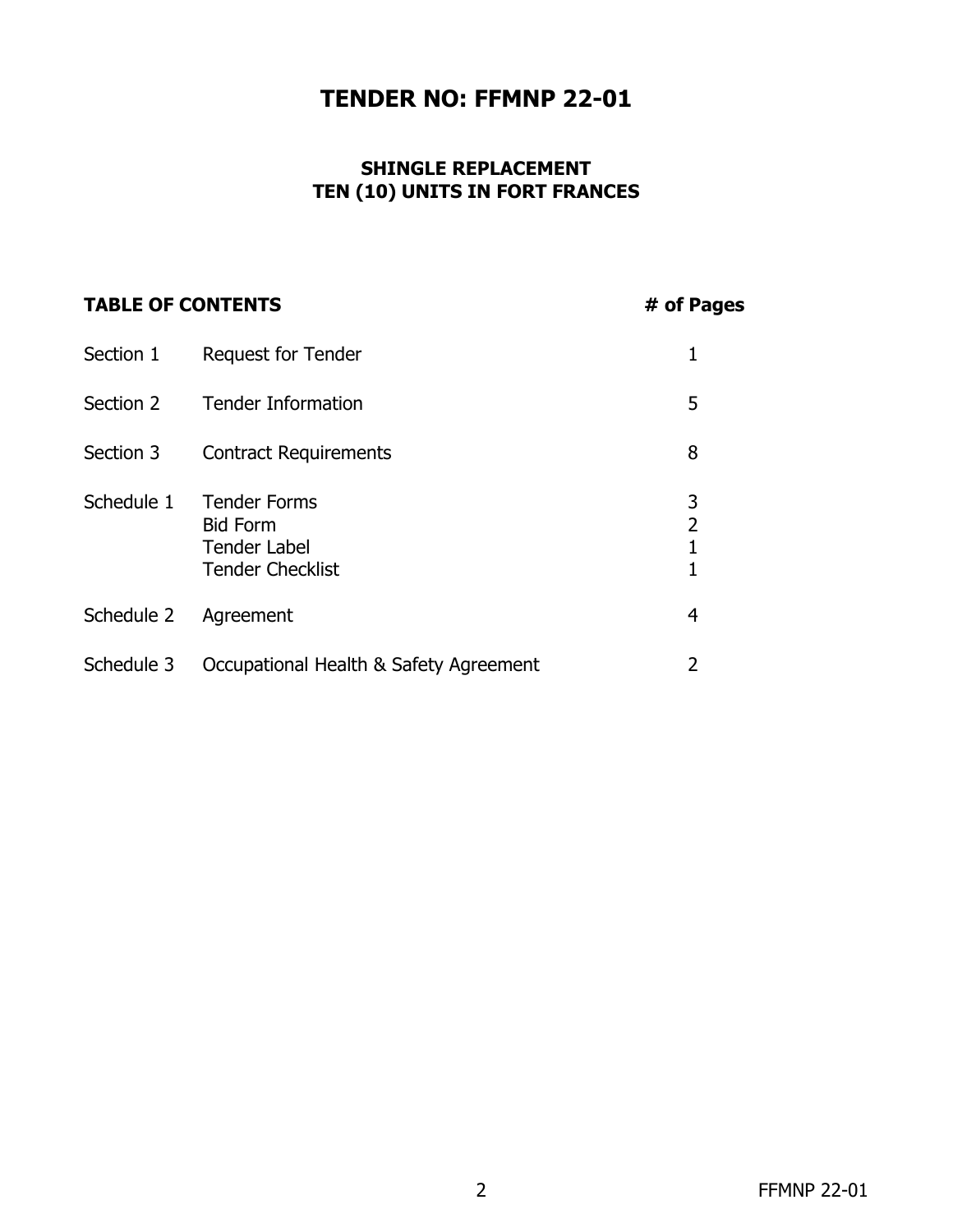# **SECTION 1 - REQUEST FOR TENDER**

# **SHINGLE REPLACEMENT TEN (10) UNITS IN FORT FRANCES**

Sealed Tenders clearly marked **FFMNP 22-01** will be received by the Supervisor of Infrastructure & Asset Management of the Rainy River District Social Services Administration Board (RRDSSAB) up to but not later than:

#### **1:30 p.m. CDT Tuesday, July 12, 2022**

Tenders will be opened publicly and read aloud in the Board Room of the RRDSSAB, 450 Scott Street, Fort Frances, Ontario.

The provided Tender Forms ("Tender Forms") are required to be submitted along with a certified cheque or bank draft in the amount of five percent (5%) of the total tender amount excluding HST attached to the outside of the sealed tender. Please submit completed Tender Forms to:

#### **Rainy River District Social Services Administration Board Attention: Michelle Shute, Supervisor of Infrastructure & Asset Management 450 Scott Street Fort Frances, Ontario P9A 1H2**

A copy of the *Request for Tender*, Tender Guidelines, and Specifications may be found on the RRDSSAB website at [www.rrdssab.ca/](http://www.rrdssab.ca/)administration-governance/procurement.

Please direct any questions regarding this Tender to: Dana Kaliska, Maintenance Supervisor, Phone: 807-274-5349, ext. 223, Fax: 807-274-0678 or email: [dana.kaliska@rrdssab.on.ca.](mailto:dana.kaliska@rrdssab.on.ca)

The lowest or any bid not necessarily accepted. The Rainy River District Social Services Administration Board (RRDSSAB) reserves the right to reject any or all bids, to waive irregularities and informalities therein, and to award the contract in the best interest of the Board. See Tender information, Tender Forms and other Tender documents for all terms, conditions and requirements.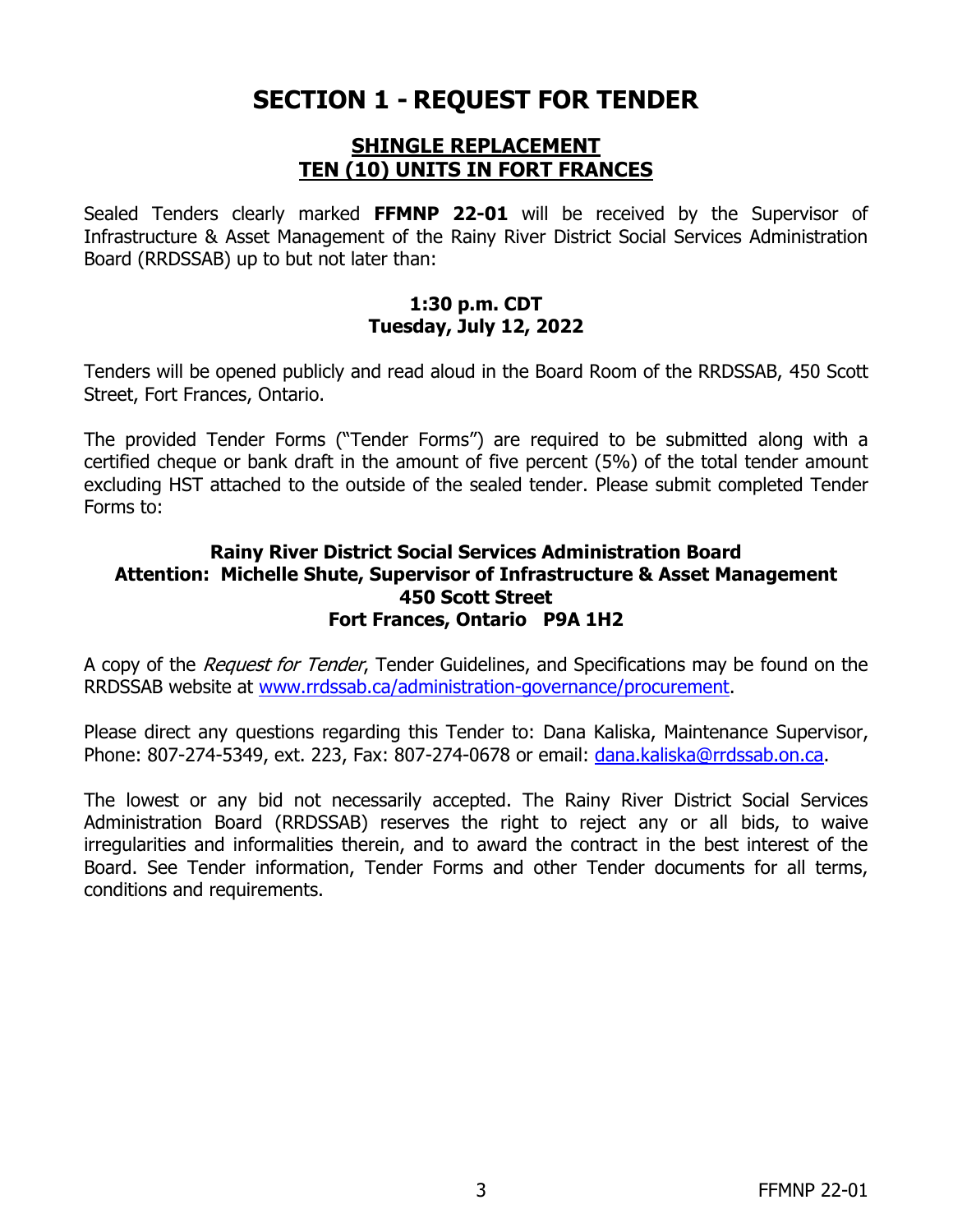# **SECTION 2 - TENDER INFORMATION**

- 1.1 The RRDSSAB reserves the right to reject or disqualify bids not submitted in strict accordance with requirements of the Tender documents.
- 1.2 The lowest or any Tender will not necessarily be accepted and the RRDSSAB reserves the right to:
	- (a) reject any or all bids;
	- (b) waive irregularities and informalities;
	- (c) accept a Tender which is not the lowest Tender;
	- (d) reject a Tender that is the lowest Tender (and even if it is the only Tender received); and
	- (e) award the bid in the best interest of the Board.
- 1.3 The RRDSSAB reserves the right to consider, during the evaluation of Tender:
	- (a) information provided in the Tender document itself;
	- (b) information provided in response to enquiries of credit and industry references set out in the Tender;
	- (c) information received in response to enquiries made by the RRDSSAB of third parties, apart from those disclosed in the Tender in relation to the reputation, reliability, experience and capabilities of the Bidder;
	- (d) the manner in which the Bidder provides services to others;
	- (e) the experience and qualification of the Bidder's senior management; and project management;
	- (f) the compliance of the Bidder with the RRDSSAB's requirements and specifications; and
	- (g) any other thing or matter which the RRDSSAB, in its sole unfettered discretion, deems appropriate.
- 1.4 By submitting a Tender, the Bidder acknowledges the RRDSSAB's rights under this Section and absolutely waives any right, or cause of action against the RRDSSAB and its consultants, by reason of the RRDSSAB's failure to accept the Tender submitted by the Bidder, whether such right or cause of action arises in contract, negligence, or otherwise.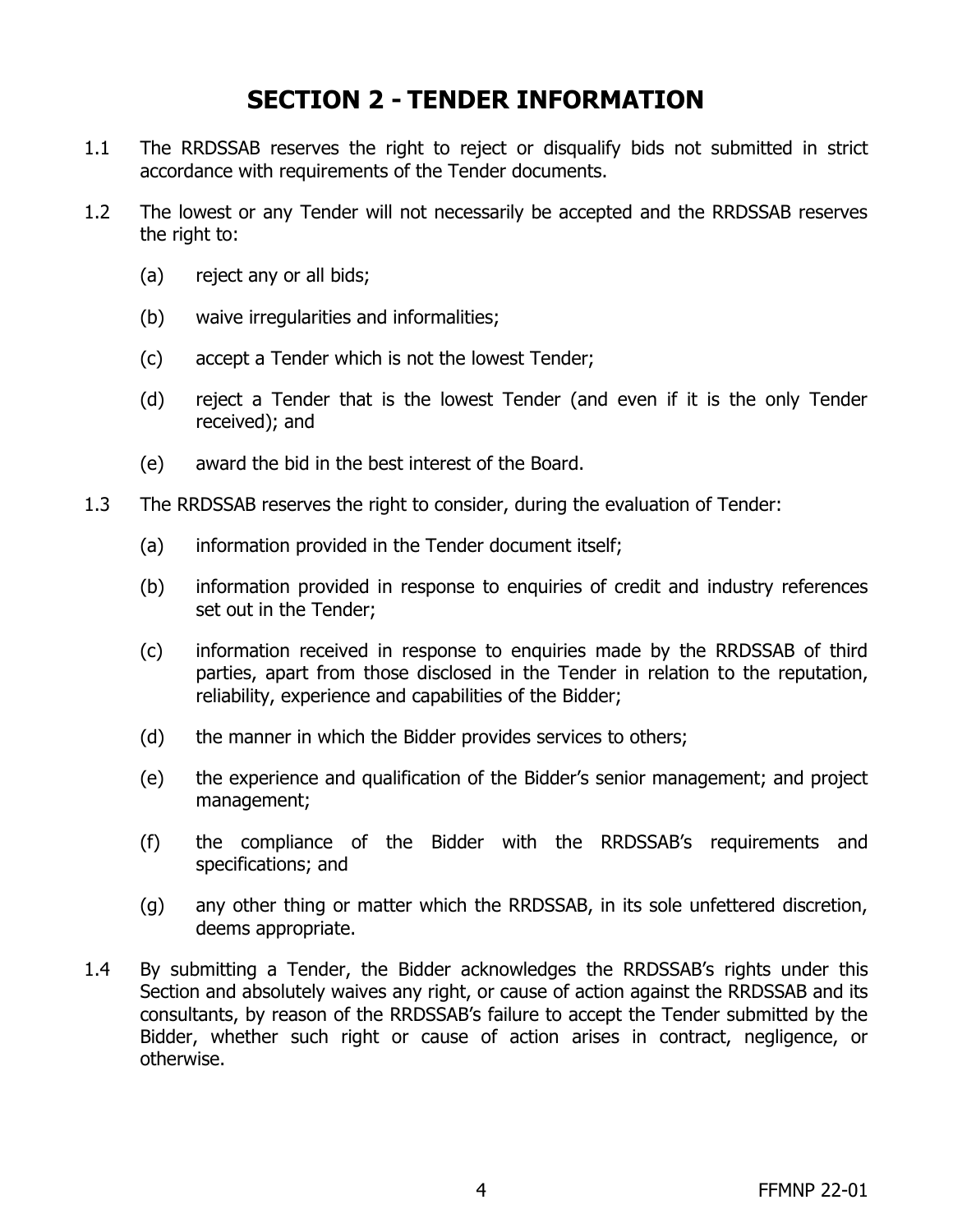- 1.5 When Tender amounts received are the same in total acquisition cost, negotiations may be entered into to achieve a lesser price without substantial change to the scope of work.
- 1.6 (a) The following schedules are attached to and form an integral part hereof:
	- (i) Schedule  $1 -$  Tender Forms (the "Tender Forms");
	- (ii) Schedule 2 Standard Form of Agreement (the "Agreement"); and
	- (iii) Schedule 3 Occupational Health and Safety Agreement (the "OH&S Agreement");
	- (b) In this Tender, the Tender Information, Scope of Work, Tender Forms, Addenda, and the Agreement are collectively referred to as the "Tender Documents".
- 1.7 Bidders may, up to two (2) business days prior to Closing Time, be advised by Addenda of, without limitation, additions to, deletions from, alterations in, or other changes to, the Tender Documents. All such Addenda will be found at RRDSSAB's website [\(www.rrdssab.ca/administration-governance/procurement\)](http://www.rrdssab.ca/administration-governance/procurement). All such changes shall become an integral part of the Tender Documents and allowed for by the Bidder in its Tender and Tender pricing. The Tender Forms provide for an acknowledgement by the Bidder of receipt by the Bidder of any and all Addenda.
- 1.8 All Tenders are to be submitted upon the enclosed Tender Forms.
- 1.9 This Tender closes at **1:30 p.m. Central Daylight Time (CDT), Tuesday, July 12, 2022** (herein sometimes referred to as the "Closing Time"), after which time Tenders received will be opened publicly and read aloud at the RRDSSAB Board Room, 450 Scott Street, Fort Frances, Ontario.

Two (2) sets of originally signed Tender Forms fully completed, sealed and clearly marked **Tender FFMNP 22-01** must be received by the Supervisor of Infrastructure & Asset Management or designate up to, but not later than, the Closing Time.

- 1.10 Bids may be submitted electronically through a third party, however the Board assumes no responsibility whatsoever for proper receipt of such transmittals and the original of such Tenders and enclosures shall be received by the RRDSSAB within two (2) business days of the Closing Time.
- 1.11 The Bidder shall examine the Tender Documents as soon as possible, and immediately notify the Supervisor of Infrastructure & Asset Management or designate of any errors, omissions or conflicts discovered.
- 1.12 Tenders received prior to the Closing Time may be withdrawn by the Bidder only upon, and by, written notice of withdrawal, which written notice of withdrawal must be received by the Supervisor of Infrastructure & Asset Management or designate no later than the Closing Time. If such written notice of withdrawal is not so received by the Supervisor of Infrastructure & Asset Management, such Tender shall be deemed as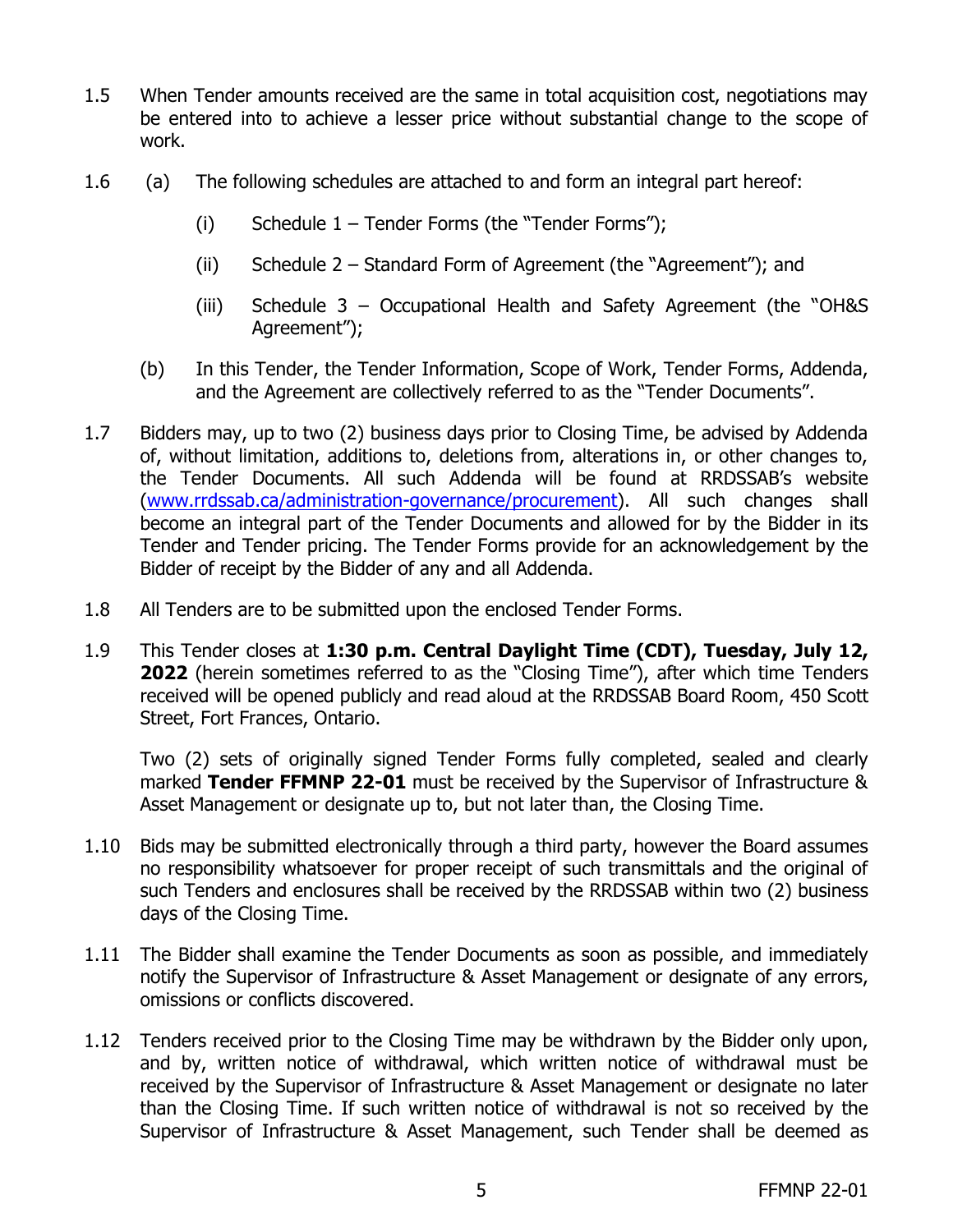being open for the RRDSSAB to consider and/or accept. The last Tender received shall invalidate all previous Tenders received from the same Bidder.

- 1.13 Tenders shall remain open to acceptance and shall be irrevocable for a period of fortyfive (45) calendar days after closing date.
- 1.14 Tender award will be approved, per RRDSSAB Policy & Procedures.
- 1.15 Bidders are advised to review the Tender Documents for all terms, conditions and requirements. For general informational purposes only, Bidders are advised that:
	- (a) the RRDSSAB is requesting Tenders for Shingle Replacement at ten (10) units of the property known as Fort Frances Municipal Non-Profit Housing (FFMNP), located at 808-818 Victoria Avenue and 811-815 Christie Avenue, Fort Frances, Ontario (all as more fully detailed in the Tender Documents);
	- (b) The Bidder is responsible for any applicable permits;
	- (c) All work must be completed by 6:00 p.m. Central Standard Time (CST) on Friday, November 25, 2022; and
	- (d) On-site meetings will be held as required and may be initialled by either property.
- 1.16 As it is the responsibility of the Bidder to determine levy and collection of Harmonized Sales Tax (HST), amounts bid shall show the HST amount and HST number, or alternatively cite the basis of exemption in lieu thereof.
- 1.17 In a case where a successful Bidder is not an Ontario resident contractor/ Bidder, such Bidder is required to either:
	- (a) provide a copy of a valid Retail Sales Tax Vendor Permit; or
	- (b) file with the RRDSSAB a copy of the letter of compliance issued by the Ontario Retail Sales Tax Branch.

Failure to comply will result in such portion, as prescribed by law, of any payment made or to be made by the RRDSSAB to the Bidder to be withheld for remittance as required.

- 1.18 The RRDSSAB is governed by the *Municipal Freedom of Information & Protection of* Privacy Act (MFIPPA), therefore Bidders must accept that the bid contents can be made public as a condition of the bidding process.
- 1.19 All Bidders will be required to submit a Bid Deposit in the amount of five percent (5%) of the total bid price excluding HST, payable to **Fort Frances Municipal Non-Profit Housing Corporation (FFMNPHC)**. In the case of a facsimile transmission, the original deposit must be received by RRDSSAB within two (2) business days of closing time. Proof of the deposit, acceptable to the RRDSSAB, must be included in the electronic submission.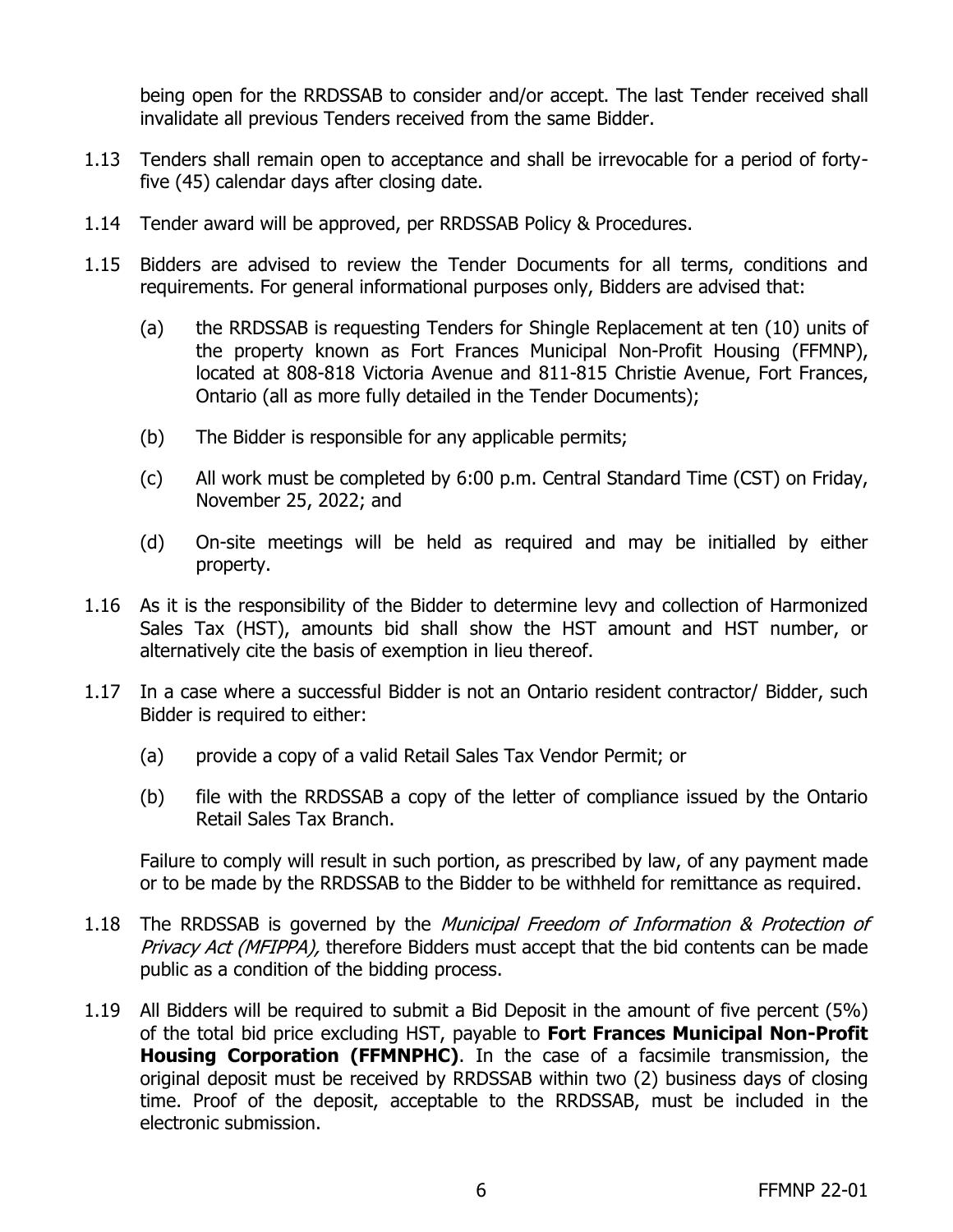- 1.20 Deposits of unsuccessful Bidders will be returned not later than three (3) weeks following the Tender award. Except as otherwise provided for herein, the Deposit of the successful Bidder will be returned with the first progress payment.
- 1.21 Forthwith upon the RRDSSAB issuing the Letter of Intent to Award, notifying a Bidder that such Bidder has been awarded the Tender, such Bidder shall:
	- (a) be prepared to replace shingles at 808-818 Victoria Avenue and 811-815 Christie Avenue in Fort Frances, Ontario in accordance with the Tender Documents, as successfully tendered for; and
	- (b) deliver to the RRDSSAB:
		- (i) proof of current WSIB coverage/WSIB Clearance Certificate;
		- (ii) proof of current liability insurance coverage minimum \$2 million per occurrence;
		- (iii) the name of the person responsible for administering the contractor's health and safety program;
		- (iv) proof of appropriate staff training where required, i.e. Transportation of Dangerous Goods, OHSA, WHMIS, etc.
		- (v) proof of equipment certification where required, i.e. lifting devices, boom cranes, underwater diving, etc.;
		- (vi) copy of the contractor's health and safety policies and procedures;
		- (vii) particulars of any convictions or orders imposed under health and safety or environmental legislation; and
		- (viii) executed Agreement for performance of work (enclosed).

Some of the above documents may be provided annually and retained on file at the RRDSSAB. If you have recently submitted the current information, please check with the Supervisor of Infrastructure & Asset Management as to what additional information may be required.

If the Bidder fails to deliver to the RRDSSAB, the Agreement and the OH&S Agreement properly executed by the Bidder or to supply the specified insurance documents and health & safety policies, within five (5) business days of the date of acceptance of the Tender, or to the start of the project when directed:

- (a) the RRDSSAB shall be entitled, without prejudice to any other right or remedy it may have, to deem the Bidder to have abandoned the Tender made by the Bidder, and the RRDSSAB shall be entitled to retain the Deposit as liquidated damages (and not as a penalty); and
- (b) the Bidder shall pay to the RRDSSAB the difference between, the Total Tender Price set out in its Tender and any other Tender which the RRDSSAB accepts (if such other Tender is for a larger amount) and, in addition thereto, any costs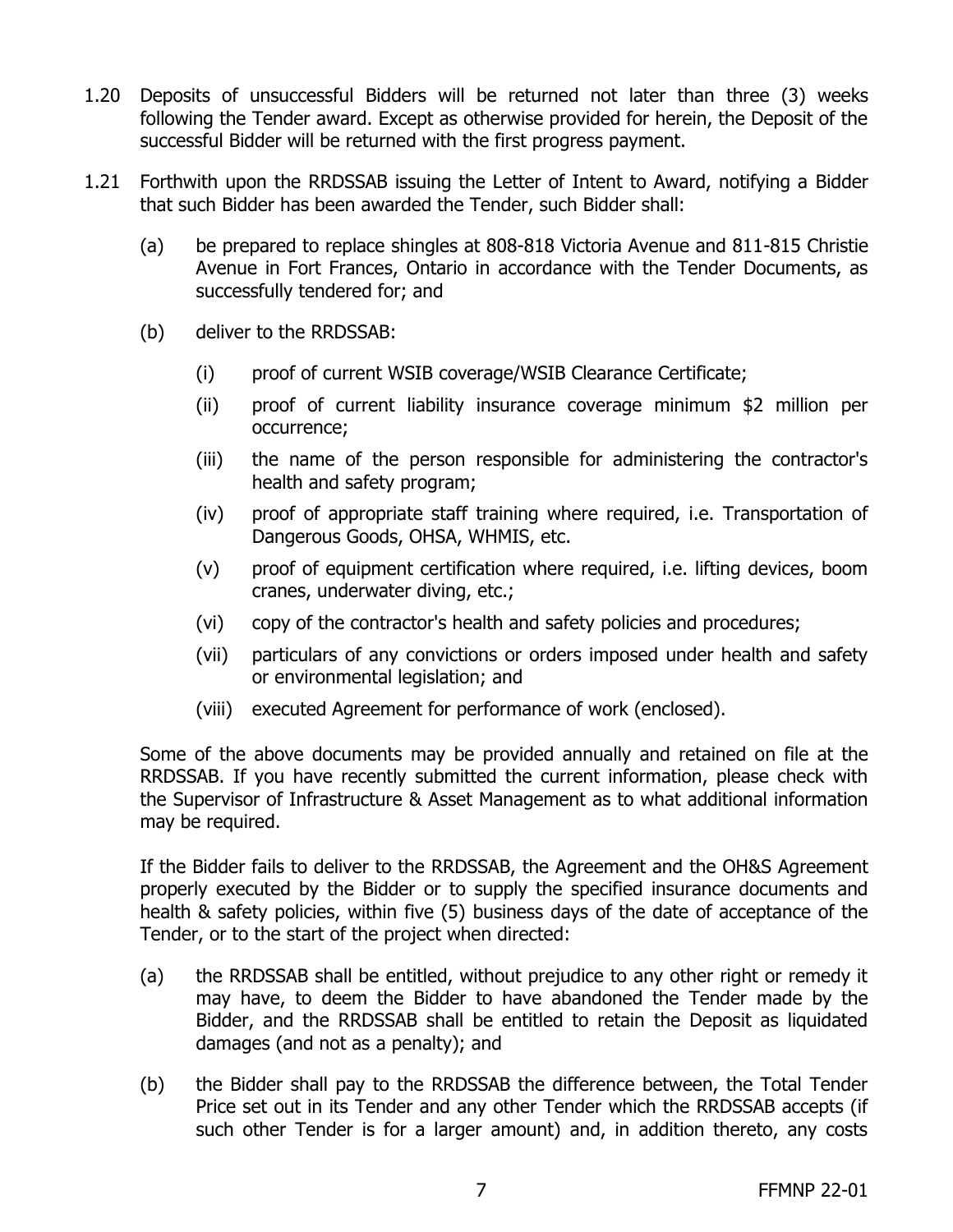which the RRDSSAB may incur by reason of the RRDSSAB re-tendering, and, further, the Bidder shall fully indemnify and save harmless the RRDSSAB, its officers, employees, and agents from all loss, damage, liability, cost, charge and expense whatever which it, they or any of them may suffer, incur or be put to by reason of such default or failure of the Bidder.

1.22 The successful Bidder shall take out and keep in force, throughout and for the duration of such Bidder's obligations to and/or contract with the RRDSSAB, but in any event for no less time than for completion of the project including any and all remedial work, a comprehensive policy (herein sometimes referred to as the "Policy") of public liability and property damage insurance in the amount of not less than two million dollars (\$2,000,000.00) inclusive per occurrence.

Such Policy shall name the RRDSSAB as an additional insured thereunder and shall contain:

- (a) the insurer's waiver of any rights of subrogation or indemnity or any other claim to which the insurer might otherwise be entitled as against the RRDSSAB and any other corporation owned, operated, or controlled by or affiliated with the RRDSSAB, together with a severability of interest clause and a cross liability clause; and
- (b) an undertaking by the insurer not to cancel, change, lapse or refuse to renew the insurance therein granted without first giving the parties notice of its intentions in writing of at least 60 days prior to the intended change, lapse, cancellation or termination.

A certified copy of the Policy or certificate thereof shall be deposited with the RRDSSAB, upon signing of the Agreement or as the RRDSSAB may direct.

1.23 In the Tender Documents, the singular, or masculine, or personal, pronouns herein shall be construed as meaning the plural, or feminine, or neuter, as the context requires.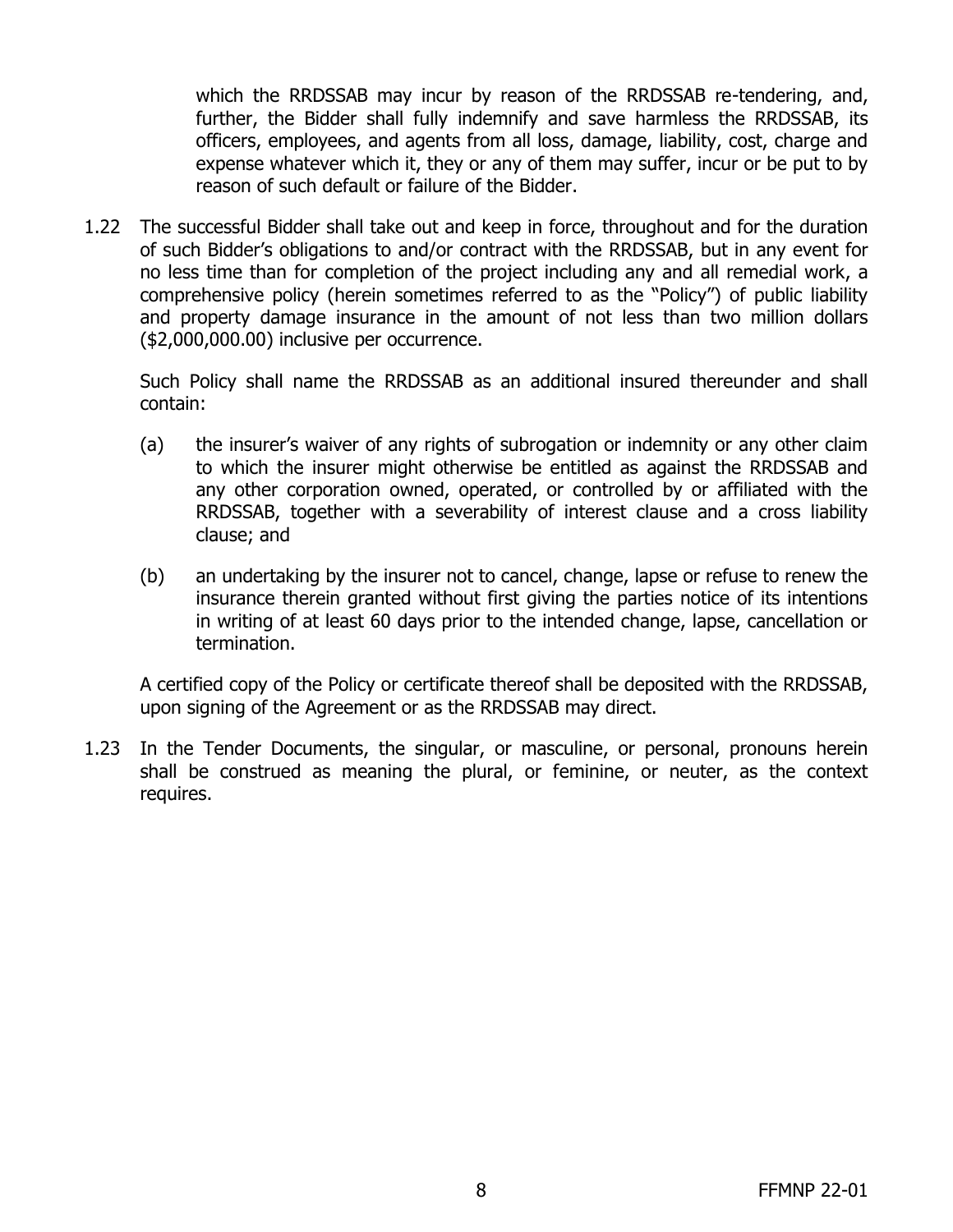# **SECTION 3 – CONTRACT REQUIREMENTS**

#### **Part 1 – General Requirements**

#### **Intent**

- 1.1.1 This section outlines the general requirements that shall be administered by the General Contractor. While the specification section establishes the requirements for each trade, the General Contractor shall directly supervise and administer all contract requirements to ensure the provision of materials, labour, equipment, services and incidentals necessary to complete the work on time and to the quality specified.
- 1.1.2 Provide all labour, material, equipment, services and incidentals as necessary to perform the work as described herein.

#### **Job Conditions**

- 1.2.1 Conduct the operation of this contract in a cooperative manner with the RRDSSAB and interfere as little as possible with the normal operation and function of the project;
- 1.2.2 Verify all conditions and measurements at the site, prior to submitting the quotation. Failure to do this will not relieve the contractor of responsibility nor permit charges for extras if preliminary examinations would have indicated adverse conditions.
- 1.2.3 Notify RRDSSAB of any obvious errors or omissions with respect to specifications prior to submission of quote.
- 1.2.4 Dwelling units may be occupied and work must be carried out in such a manner as to cause as little inconvenience as possible to the residents. Existing services to the residents and unobstructed access must be maintained for the residents.
- 1.2.5 Apply for, obtain, and pay for all licenses, permits and inspections required for the work. Copies of all permits are to be provided to the RRDSSAB prior to commencement of work.

#### **Work Schedule**

- 1.3.1 Carry out work in a continuous manner. If at any time one phase falls behind schedule, take necessary measures to expedite subsequent phases to maintain or improve on completion date.
- 1.3.2 Carry out work between the hours of 8:00 a.m. and 6:00 p.m., local time, Monday through Friday only, except statutory holidays.
- 1.3.3 Give RRDSSAB at least five (5) working days' notice to RRDSSAB prior to commencing work.
- 1.3.4 Complete all work by **6:00 p.m. CST** on **Friday, November 25, 2022.**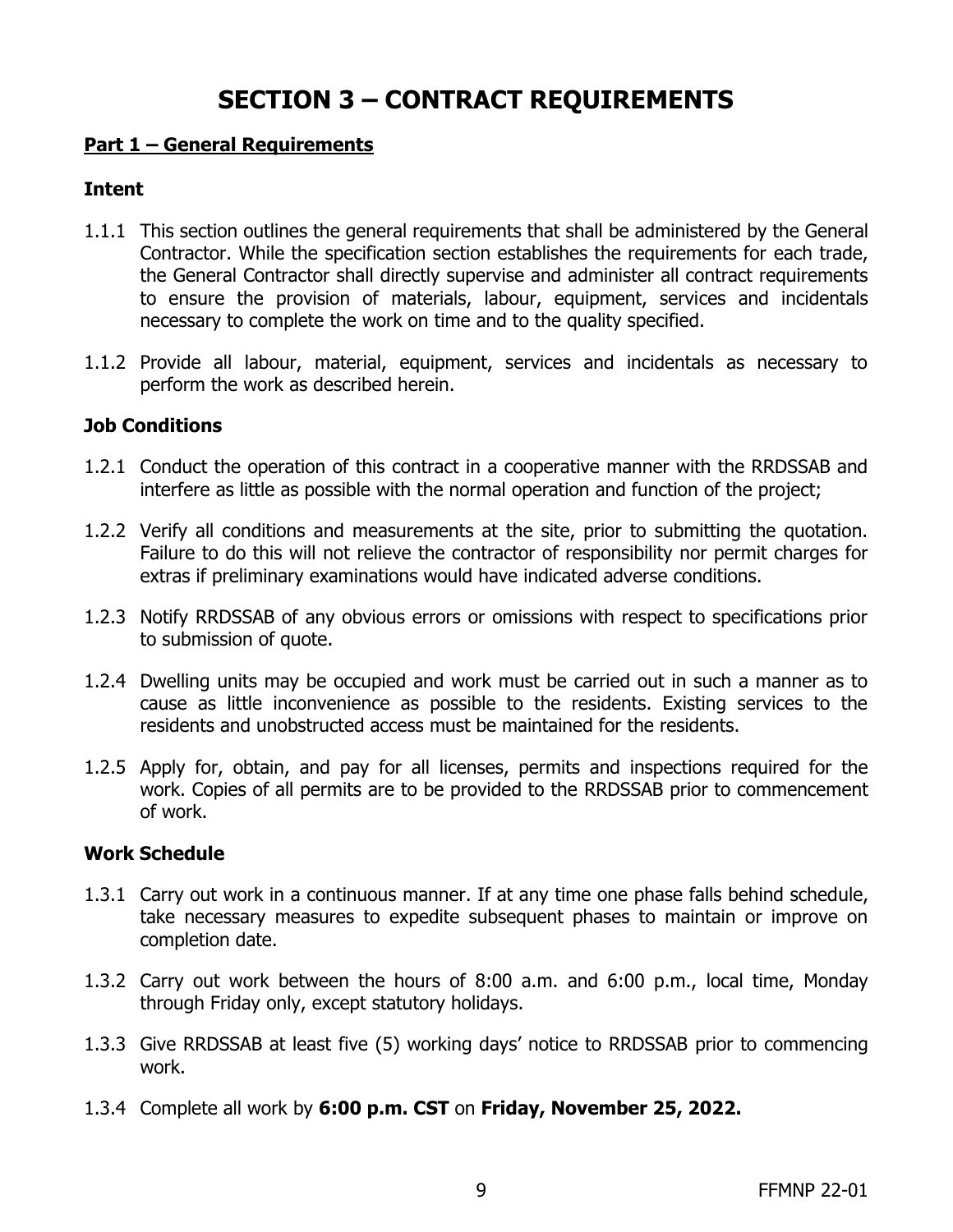## **Temporary Services**

- 1.4.1 Power: 110 volts electrical, located outside each building, for operation of power tools.
- 1.4.2 Provide suitable coverings for materials that are to remain dry.
- 1.4.3 Deliver, store and maintain packaged materials and equipment with manufacturer's seals and labels intact.
- 1.4.4 Prevent damage and soiling of material and equipment during delivery, handling and storage. Immediately remove rejected materials and equipment from site.
- 1.4.5 Store and maintain materials and equipment in accordance with manufacturer's and supplier's instructions.
- 1.4.6 Do not load or permit to be loaded, any part of the work with a weight or force that will endanger the work or work site.

#### **Fire Safety Requirements**

- 1.5.1 Take all necessary precautions to prevent the possibility of fire including the use of fire resistant sheets to protect adjoining areas, when welding, brazing, grinding, and performing any operations with an open flame, combustible adhesives, or inflammable solvents.
- 1.5.2 Keep suitable portable fire extinguisher within 3 metres of the operation at all times when soldering, welding, brazing, grinding, and performing operations with an open flame, combustible adhesives, or inflammable solvents.
- 1.5.3 Ensure all rags and waste containing oil, grease, or other inflammable materials are stored in an approved metal container and removed from the site at the end of each working day.
- 1.5.4 Maintain fire fighters' access.

#### **Contractors' Use of Site**

- 1.6.1 Limited to areas for work and storage as directed by RRDSSAB.
- 1.6.2 Do not unreasonably encumber site with materials or equipment.
- 1.6.3 Do not obstruct entrances, stairs or fire exits.
- 1.6.4 Obtain permission for use of existing sanitary facilities from RRDSSAB and keep such facilities clean and sanitary at all times.
- 1.6.5 Make good damage to paving, grass, walkways, curbs, trees, planting beds, etc., caused due to the work of this contract.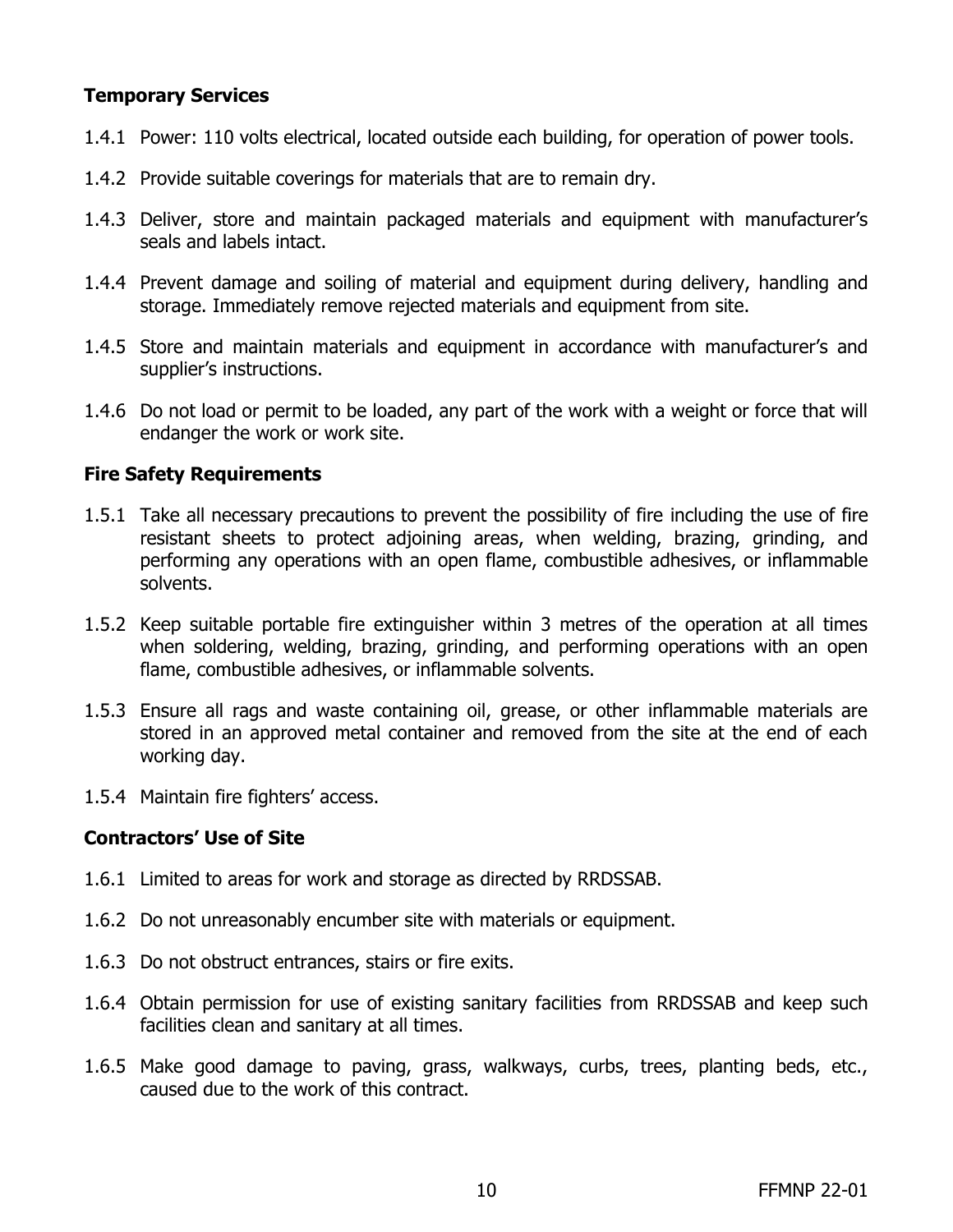## **Cutting, Fitting and Patching**

- 1.7.1 Inspect existing conditions including elements subject to damage or movement during cutting and patching.
- 1.7.2 Where work connects with existing and where existing work is altered, cut, patch and make good to match existing.

#### **Layout of Work**

- 1.8.1 Contractor is responsible for layout of all parts of the work.
- 1.8.2 Errors resulting from failure to verify the proper lay out of any element of the installation shall be rectified without additional cost to RRDSSAB or FFMNPHC.

#### **Standards**

- 1.9.1 Be familiar with and comply with or exceed the requirements of applicable CGA, CGSB, CSA, ULC or ASTM standards.
- 1.9.2 Perform work in accordance with 2012 Building Code (Ontario Regulation 332/12) including all amendments up to tender closing date, and other codes of provincial or local application.
- 1.9.3 Failure to comply may result in rejection of the work and the need to replace or repair at no additional cost to RRDSSAB.
- 1.9.4 In case of conflict or discrepancy, the more stringent requirements shall apply.
- 1.9.5 Install all materials in accordance with manufacturers' recommendations.

#### **Existing Conditions**

- 1.10.1 If the RRDSSAB or Contractor discovers conditions at the place of Work that are subsurface or otherwise concealed physical conditions which existed before the commencement of the Work, which differ materially from those indicated in the Tender Documents, then the observing party shall notify the other party in writing no later than five (5) working days after first observance of the conditions.
- 1.10.2 The RRDSSAB will promptly investigate such conditions and make a finding. If the finding is that the conditions differ materially and this would cause an increase or decrease in the Contractor's cost or time to perform the Work, appropriate instructions for a change in the Work shall be issued by the RRDSSAB.
- 1.10.3 If the RRDSSAB finds that the conditions at the place of Work are not materially different, could reasonably have been inferred from the pre-bid meeting at the place of Work, or that no change in the Contract Price or duration is justified, these reasons shall be reported in writing to the Contractor.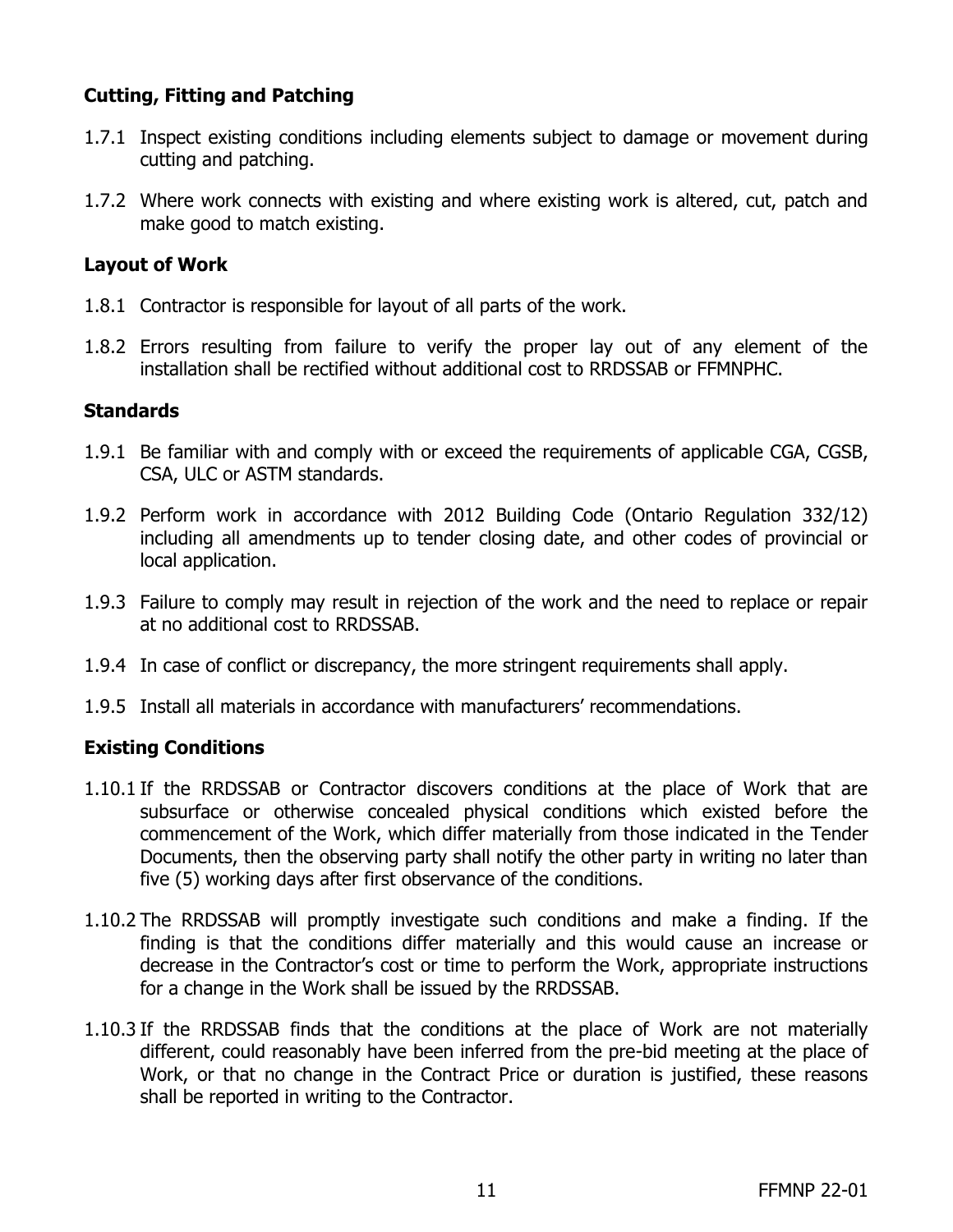## **Changes in Work**

- 1.11.1 The RRDSSAB, without invalidating the Contract, may make changes by altering, adding to, or deducting from the Work, with the Contract Price and the completion date being adjusted accordingly.
- 1.11.2 No additional Work shall be done or other changes to the Contract made without receiving prior written authority from the RRDSSAB.
- 1.11.3 In the case of a reduction in Scope of Work, the RRDSSAB shall determine the method of valuation of any change in the Work by any one or more of the following methods:
	- (a) by estimate and acceptance of a lump sum;
	- (b) by unit prices; and/or
	- (c) by cost and percentage or by cost and a fixed fee.
- 1.11.4 In cases of an addition to the Work to be paid for, the RRDSSAB shall certify the amount of the net cost of labour and materials, as determined by invoices and timesheets provided.

#### **Inspections**

- 1.12.1 Code compliance and other mandatory inspections shall be carried out by the designated inspector. Contractor is responsible for contacting the inspector for all inspections.
- 1.12.2 Inspections to ensure compliance with plans and specifications shall be carried out by an inspector designated by the RRDSSAB.

#### **Occupational Health and Safety**

- 1.13.1 It is the Contractor's responsibility to provide the proper notification to the Ministry of Labour prior to the commencement of work.
- 1.13.2 Comply with all aspects of the Occupational Health and Safety Act and regulations thereunder.
- 1.13.3 The Contractor will assume responsibility for any and all breaches of health and safety requirements including the cost of legal defense on a solicitor and own client basis should the RRDSSAB or any of its employees be charged with violating said Act or Regulations. In the event that the RRDSSAB and/or any employee thereof are convicted and fined for any such offence as having been a deemed employer or otherwise vicariously or definitively liable, the contractor will forthwith pay any such fine on behalf of such defendant.
- 1.13.4 Maintain on site a list of all hazardous materials proposed for use on site together with current Safety Data Sheets (SDS).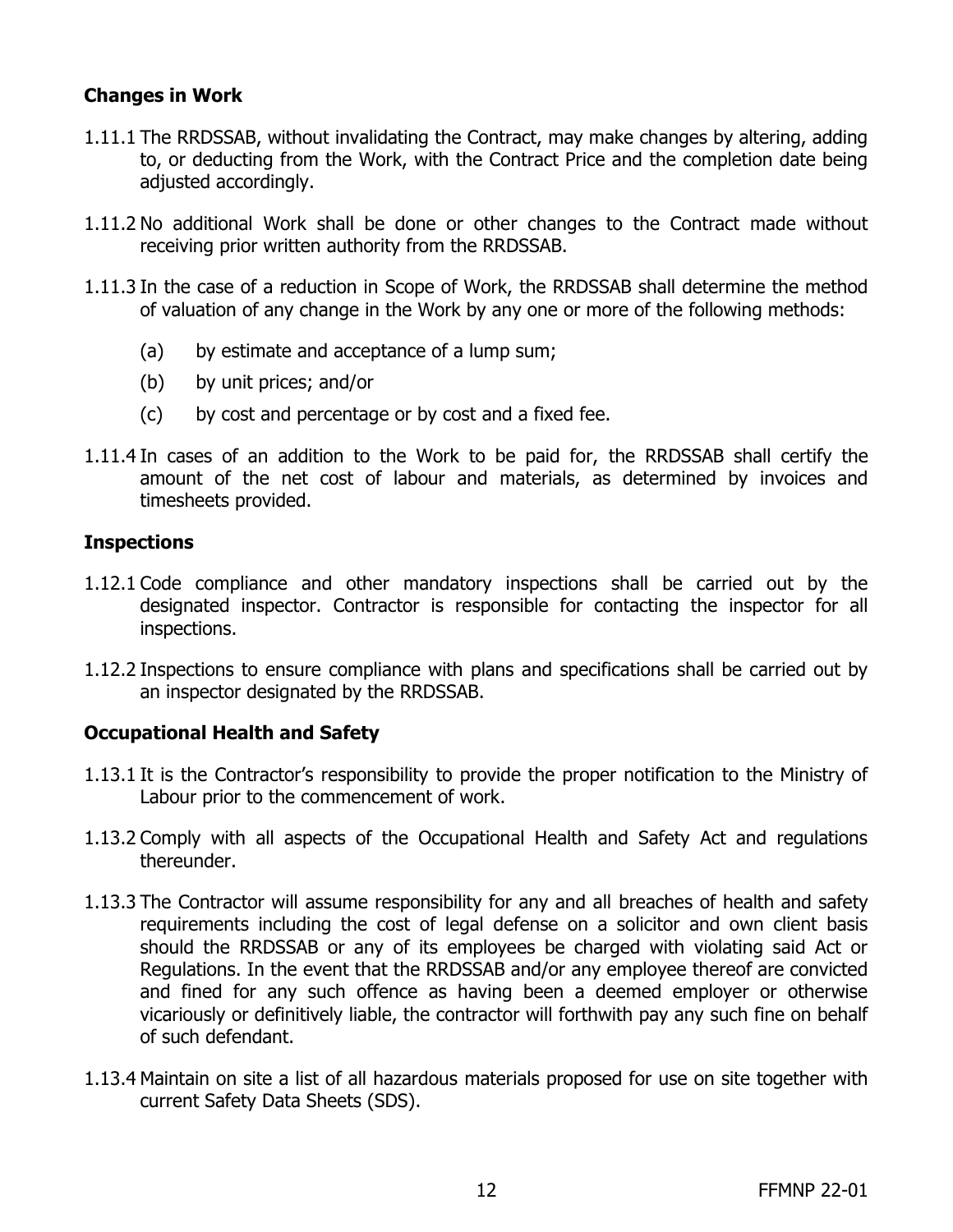- 1.13.5 Label all hazardous materials according to WHMIS requirements.
- 1.13.6 Use experienced workers, fully instructed and trained in accordance with the requirements of WHMIS and other applicable regulations.

#### **Coordination**

- 1.14.1 Examine requirements of materials, labour and equipment standards for the work of this contract.
- 1.14.2 Ensure where the work of one trade is to be built-in, or is to be incorporated into, or is dependent on the work of another trade, that material, labour and equipment is provided so as to avoid work delays.
- 1.14.3 Ensure that installations, individually and collectively, comply fully with all contract requirements.

## **Salvage**

1.15.1 Salvageable material shall remain the property of RRDSSAB unless stated otherwise.

# **Cleaning**

- 1.16.1 When the work is Substantially Performed, remove surplus products, tools, construction machinery and equipment not required for performance of remaining work.
- 1.16.2 Maintain a clean site and building. Remove waste materials from site daily.
- 1.16.3 Leave work broom clean.
- 1.16.4 Remove stains, spots, marks and dirt from exterior surfaces.

# **Product Data**

1.17.1 Submit two copies of product data sheets or brochures for materials prior to commencement of the Work.

#### **Warranty**

- 1.18.1 Provide a signed certificate warranting the shingles free from manufacturing defects due to faulty materials or improper workmanship for a minimum period of thirty (30) years from the date of final acceptance by RRDSSAB.
- 1.18.2 Provide a signed certificate warranting the application of the roofing and flashing membranes for a period of two (2) years and the related sheet metal for a period of one (1) year from the date of final acceptance by RRDSSAB.
- 1.18.3 Correct the deficiencies that arise in the warranty period at no cost to the RRDSSAB. Such deficiencies include but are not restricted to leaking, failure to stay in place, undue expansion, lifting and deformation.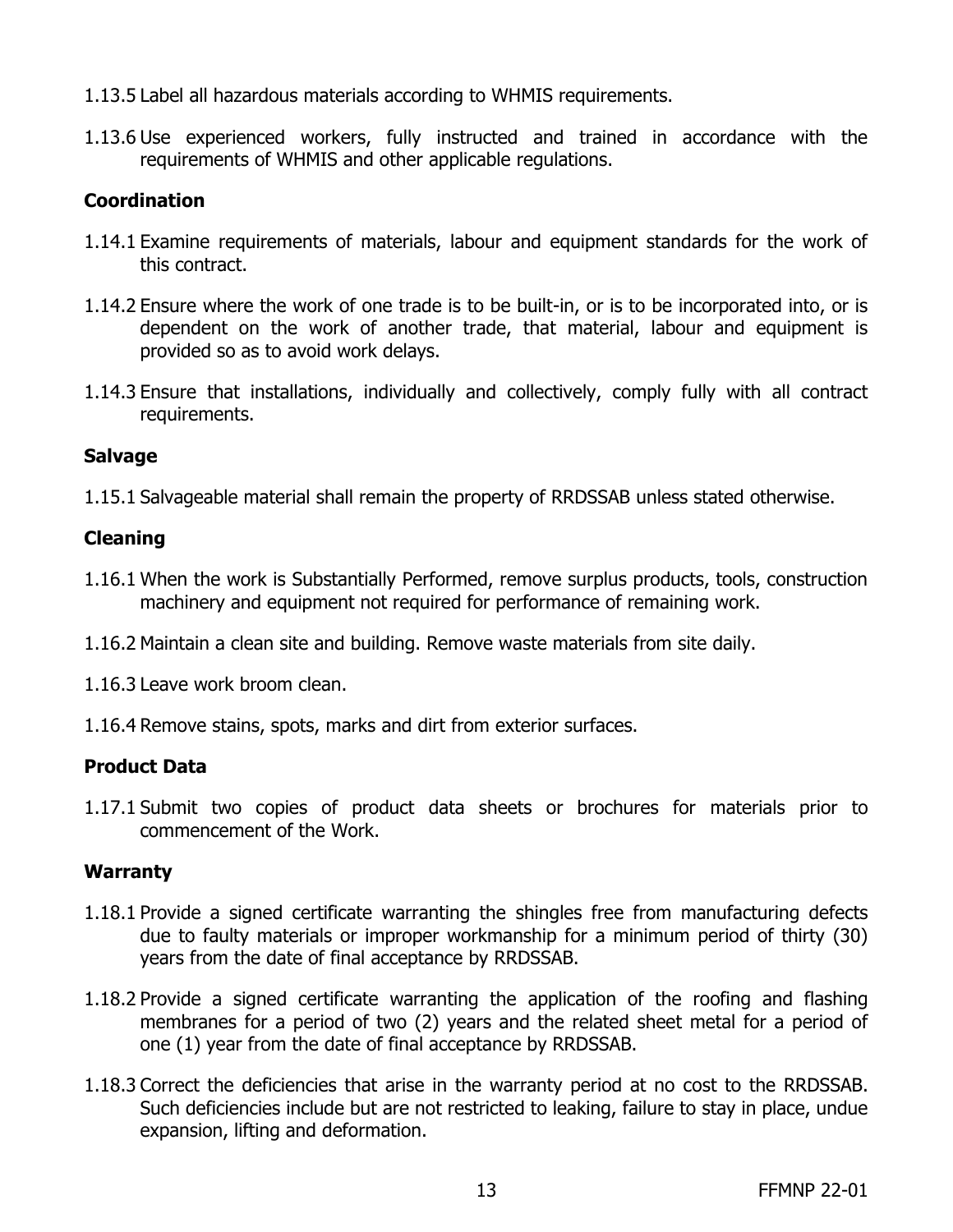## **Extra Materials**

1.19.1 Provide one (1) bundle of shingles of the same type, colour and product run for future maintenance and/or repairs.

#### **Part 2 – Scope of Work**

- 2.1.1 The work under this contract applies to ten (10) units of the property known as Fort Frances Municipal Non-Profit Housing, located at 808-818 Victoria Avenue and 811-815 Christie Avenue in Fort Frances.
- 2.1.2 The requirements are to provide all materials, labour, equipment, services and incidentals to:
	- (a) Remove and dispose of existing shingles and associated materials;
	- (b) Prepare surfaces to receive new shingles and associated materials;
	- (c) Install new shingles and associated materials of the type necessary to complete the Work; and
	- (d) Dispose of waste materials from the site as directed by RRDSSAB and clean up the work site.

#### **Part 3 – Products**

- 3.1.1 Sheathing: Spruce plywood, veneer grade, ½" thick.
- 3.1.2 Fiberglass shingles: To CSA A123.5/ASTM D3462, fire resistance class A, selfsealing architectural shingle, minimum 30 year warranty; colour selected from manufacturers' standard colour range by RRDSSAB.
- 3.1.3 Eave protection: Self-sealing, self-adhering composite sheet membrane composed of high-density, cross-laminated polyethylene and rubberized asphalt.
- 3.1.4 Roof underlayment: Synthetic underlayment, waterproof, slip-resistant, high strength, composed of non-woven polypropylene fibres and polymer material.
- 3.1.5 Sheet metal, flashings, etc.: Galvanized sheet metal, 28 gauge.
- 3.1.6 Nails: Large head roofing hot dipped galvanized steel, flat head, diamond point of sufficient strength to penetrate deck, minimum 12mm.
- 3.1.7 Sealant: Suitable for low temperature range, wet conditions.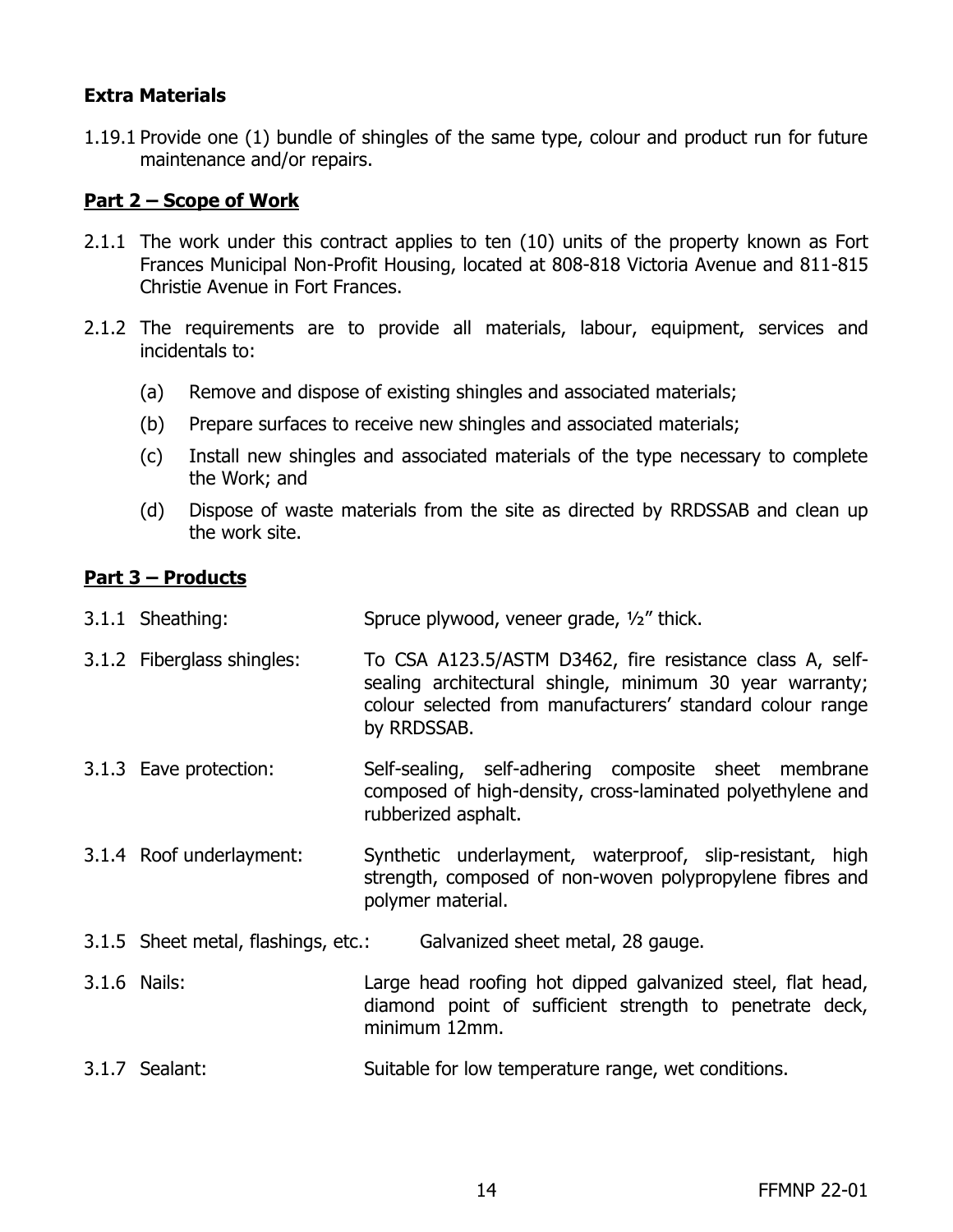#### **Part 4 – Execution Preliminary Work**

- 4.1.1 Verify all measurements and conditions prior to ordering materials to ensure no anomalies exist on site.
- 4.1.2 Take all precautions necessary to ensure safety of tenants at all times, securing entryways and directing tenants to alternate entry/exits if work requires.
- 4.1.3 Protect surfaces to prevent damage to adjacent areas.

#### **Preparation**

- 4.2.1 Remove existing shingles, underlay, roof edge, roof vents, flashings, fan and plumbing stack flashings.
- 4.2.2 Obtain a smooth, even and clean deck surface.
- 4.2.3 If rotten or deteriorated roof sheathing is uncovered, contact RRDSSAB to authorize replacement.
- 4.2.4 Promptly remove discarded materials from the site. Stockpiling refuse or scrap materials on site is not permitted.

#### **Installation**

- 4.3.1 Apply materials in strict accordance with manufacturers' instructions.
- 4.3.2 Install new work promptly after the removal of existing roofing to minimize exposure to weather. Do not apply work during rain, fog or snow. Do not work over damp, frozen or unsuitable conditions.
- 4.3.3 Replace any deteriorated plywood roof sheathing that was previously removed and authorized by a Change Order.
- 4.3.4 Remove loose nails and re-nail plywood sheathing where required.
- 4.3.5 Install new pre-finished aluminum roof edge around the complete perimeter of roof (colour to match existing fascia).
- 4.3.6 Install self-adhering ice and water shield eave protection, horizontally along roof from eave edge up to 1 foot beyond the outside face of the existing wall.
- 4.3.7 Install ice and water shield in all valleys extending outward each way from the centre 2 feet. NOTE: ICE AND WATER SHIELD TO BE APPLIED DIRECTLY TO ROOF SHEATHING.
- 4.3.8 Install roof underlayment over the entire roof area.
- 4.3.9 Install new step flashing wherever roof abuts a wall.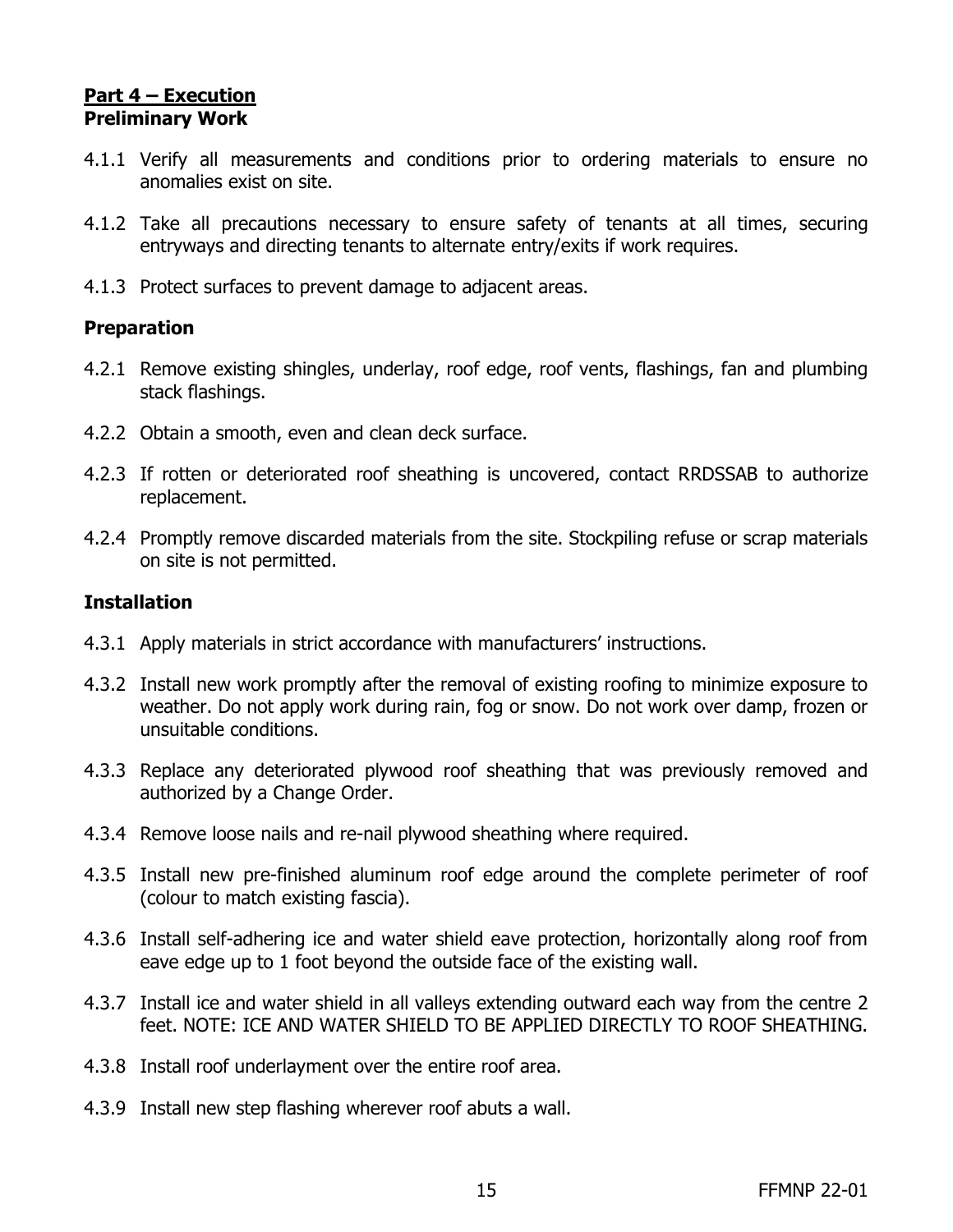- 4.3.10 Install new shingles, fastening with nails; staples are not acceptable.
- 4.3.11 Install new plumbing stack flashings.
- 4.3.12 Re-install existing roof vents.
- 4.3.13 Seal all end caps, joints and overlaps.

# **Finishing**

- 4.4.1 Remove protection; make good damage to this and adjacent work.
- 4.4.2 Remove materials, debris, tools and equipment from the premises.
- 4.4.3 Leave building and site in a clean condition.

**Questions and requests for further information available upon request by contacting Project Coordinator, Dana Kaliska at (807) 274-5349 ext. 223 or by email at [dana.kaliska@rrdssab.on.ca.](mailto:dana.kaliska@rrdssab.on.ca)**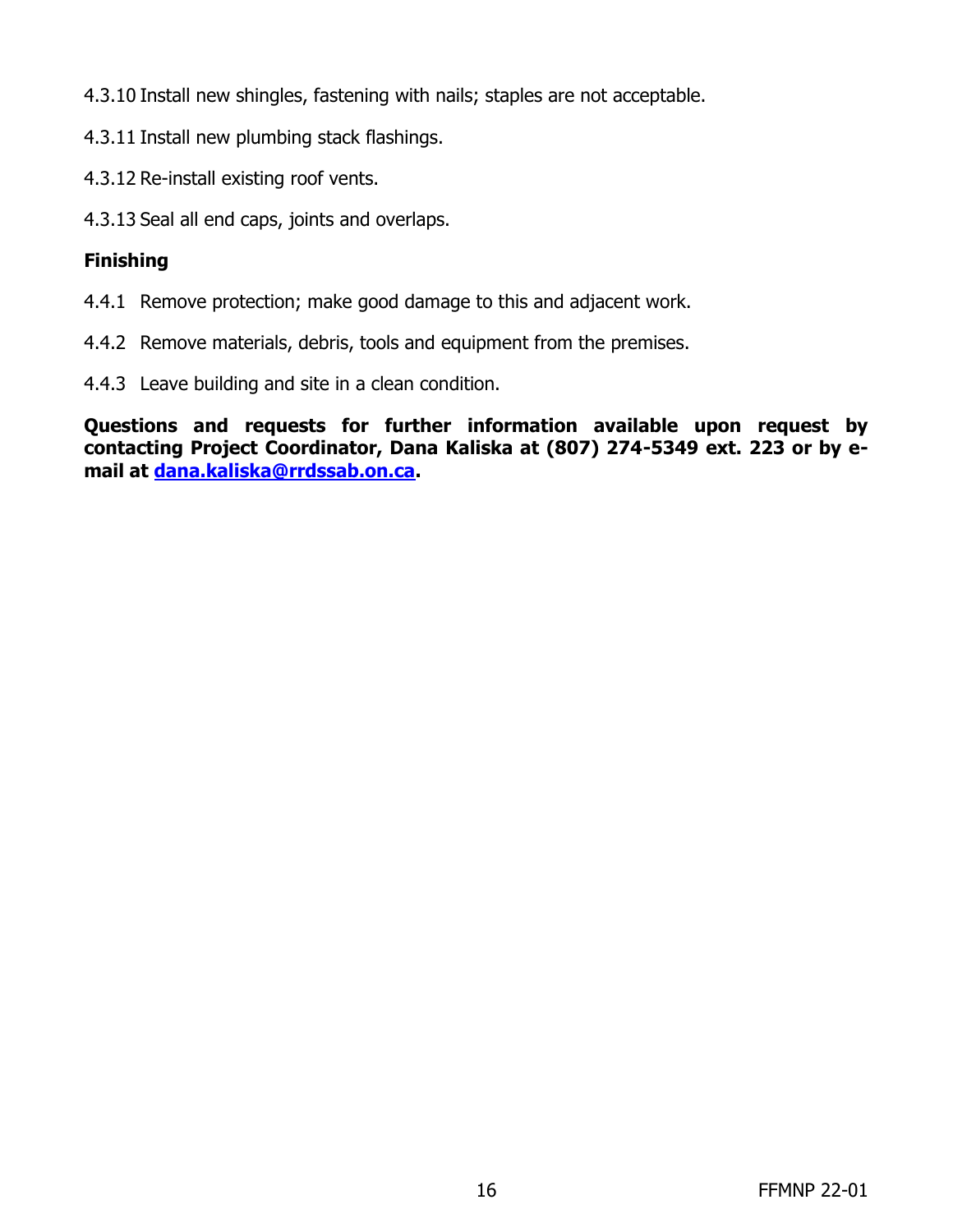# **SCHEDULE 1 – TENDER FORMS**

# **(Forms to be submitted by the Bidder)**

#### **Tender No: FFMNP 22-01**

# **"Shingle Replacement – Ten (10) Units in Fort Frances"**

#### The following Tender is hereby submitted to

#### THE RAINY RIVER DISTRICT SOCIAL SERVICES ADMINISTRATION BOARD ("RRDSSAB")

- 1. This Tender is submitted by (hereinafter sometimes referred to as the "Bidder").
- 2. In the Tender Documents "Work" means the total provision of all labour, materials, plant equipment, services, and otherwise, necessary for the proper execution and completion, in accordance with the Tender Documents, of the supply and delivery to and for the benefit and satisfaction of the RRDSSAB, of:
	- (a) the full and complete shingle replacement at ten (10) units in Fort Frances, Ontario, if the RRDSSAB awards the Tender for the full and complete shingle replacement at ten (10) units in Fort Frances, Ontario to the Bidder.
- 3. The Bidder acknowledges and agrees that:
	- (a) all dimensions indicated in the Tender Documents are approximate. The Contractor is to verify sizes and quantities on site prior to ordering materials;
	- (b) the items and quantities set out in, the Specifications (which shall be deemed to be attached to and form part of these Tender Forms) or elsewhere in the Tender Documents, are not to be and shall not be taken as a guarantee of actual quantities required;
	- (c) the RRDSSAB reserves the right to increase, decrease or delete quantities of any or all items set out in, the Specifications below or elsewhere in the Tender Documents, and no claim resulting from any increase, decrease or deletion in items and/or quantities will be considered;
	- (d) the Total Unit Price(s) given or set out by the Bidder in this Tender:
		- (i) shall and does include all costs, expenses, and charges whatsoever for the performance and completion of the Work by the Bidder, including, without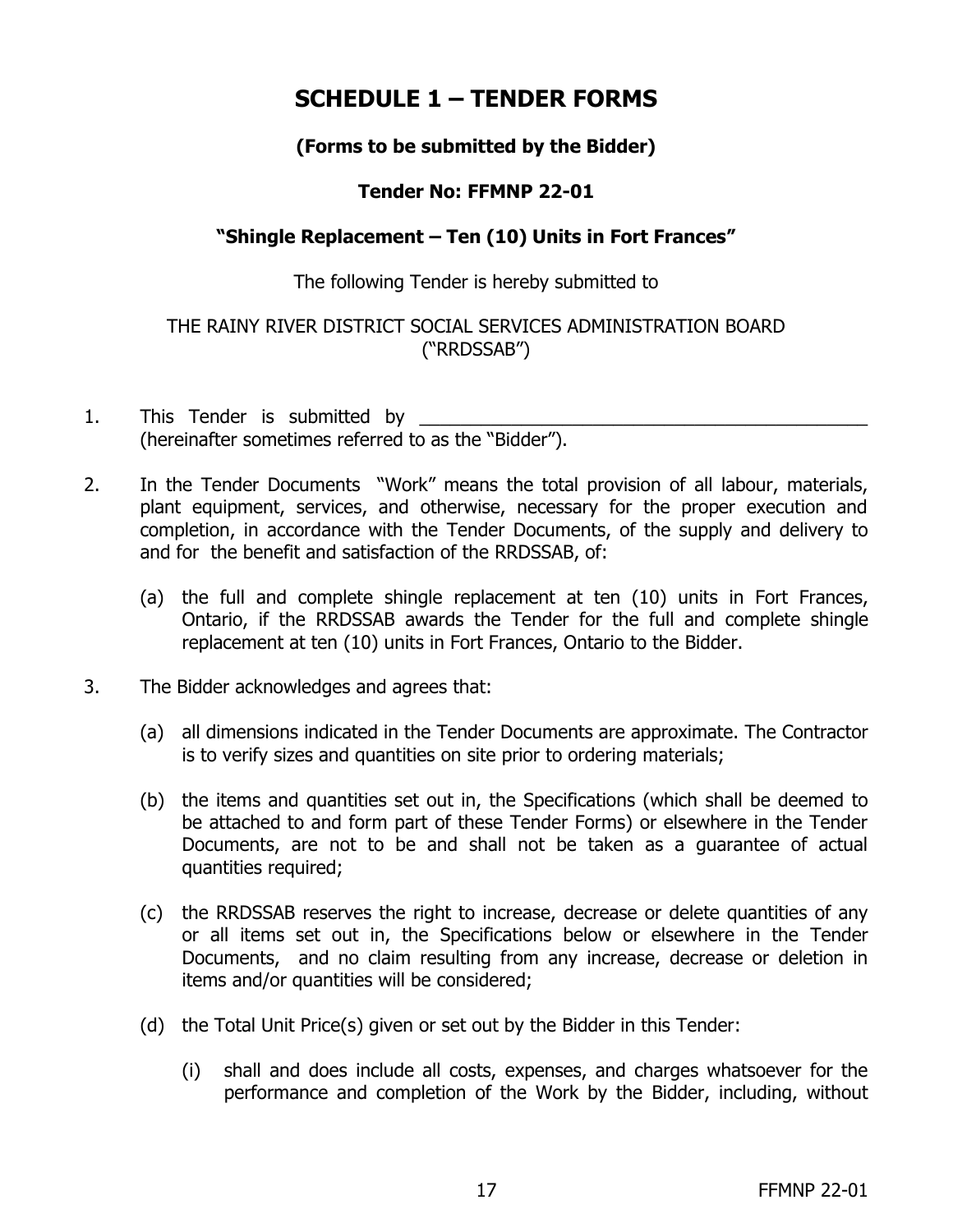limitation, for all labour, materials, plant, equipment, services, duties, taxes, patent royalties, insurance, transportation, and otherwise; and

- (ii) shall apply for the purpose of progress payments and shall apply throughout the time period or part thereof for which the Bidder may be awarded a Tender except that any increase or decrease in taxes such as HST after the date of the awarding of the Tender shall increase or decrease the Total Unit Price accordingly by the amount of such increase or decrease in tax.
- 4. The undersigned Bidder:
	- (a) confirms that the Bidder has examined the Tender Documents and ascertained all necessary particulars of and with regard to the Work to the Bidder's satisfaction;
	- (b) submits the following Tender and agrees, if such Tender is accepted, to:
		- (i) enter into the Agreement and the OH&S Agreement and provide same to the RRDSSAB duly executed; and
		- (ii) perform and complete the Work for the respective Total Unit Price(s) and Total Prices quoted by the Bidder herein except as may be increased or decreased by increase or decrease in taxes (such as HST) as set out in paragraph 3 hereof.
- 5. The forms below allow for a Tender for the Work relating to the **full and complete shingle replacement at ten (10) units in Fort Frances, Ontario.**
- 6. The Bidder encloses herewith the Deposit.

 $\frac{1}{2}$  ,  $\frac{1}{2}$  ,  $\frac{1}{2}$  ,  $\frac{1}{2}$  ,  $\frac{1}{2}$  ,  $\frac{1}{2}$  ,  $\frac{1}{2}$  ,  $\frac{1}{2}$  ,  $\frac{1}{2}$  ,  $\frac{1}{2}$  ,  $\frac{1}{2}$  ,  $\frac{1}{2}$  ,  $\frac{1}{2}$  ,  $\frac{1}{2}$  ,  $\frac{1}{2}$  ,  $\frac{1}{2}$  ,  $\frac{1}{2}$  ,  $\frac{1}{2}$  ,  $\frac{1$ 

 $\frac{1}{2}$  ,  $\frac{1}{2}$  ,  $\frac{1}{2}$  ,  $\frac{1}{2}$  ,  $\frac{1}{2}$  ,  $\frac{1}{2}$  ,  $\frac{1}{2}$  ,  $\frac{1}{2}$  ,  $\frac{1}{2}$  ,  $\frac{1}{2}$  ,  $\frac{1}{2}$  ,  $\frac{1}{2}$  ,  $\frac{1}{2}$  ,  $\frac{1}{2}$  ,  $\frac{1}{2}$  ,  $\frac{1}{2}$  ,  $\frac{1}{2}$  ,  $\frac{1}{2}$  ,  $\frac{1$ 

7. The undersigned acknowledges receipt of the following addenda:

No. Date Received

<sup>8.</sup> The Bidder shall, forthwith upon request of the RRDSSAB, provide a "Statement of Good Standing" and/or clearance certificate and/or such other evidence of compliance (with regard to workers' compensation insurance, including payments due thereunder) satisfactory to the RRDSSAB, from the WSIB of Ontario.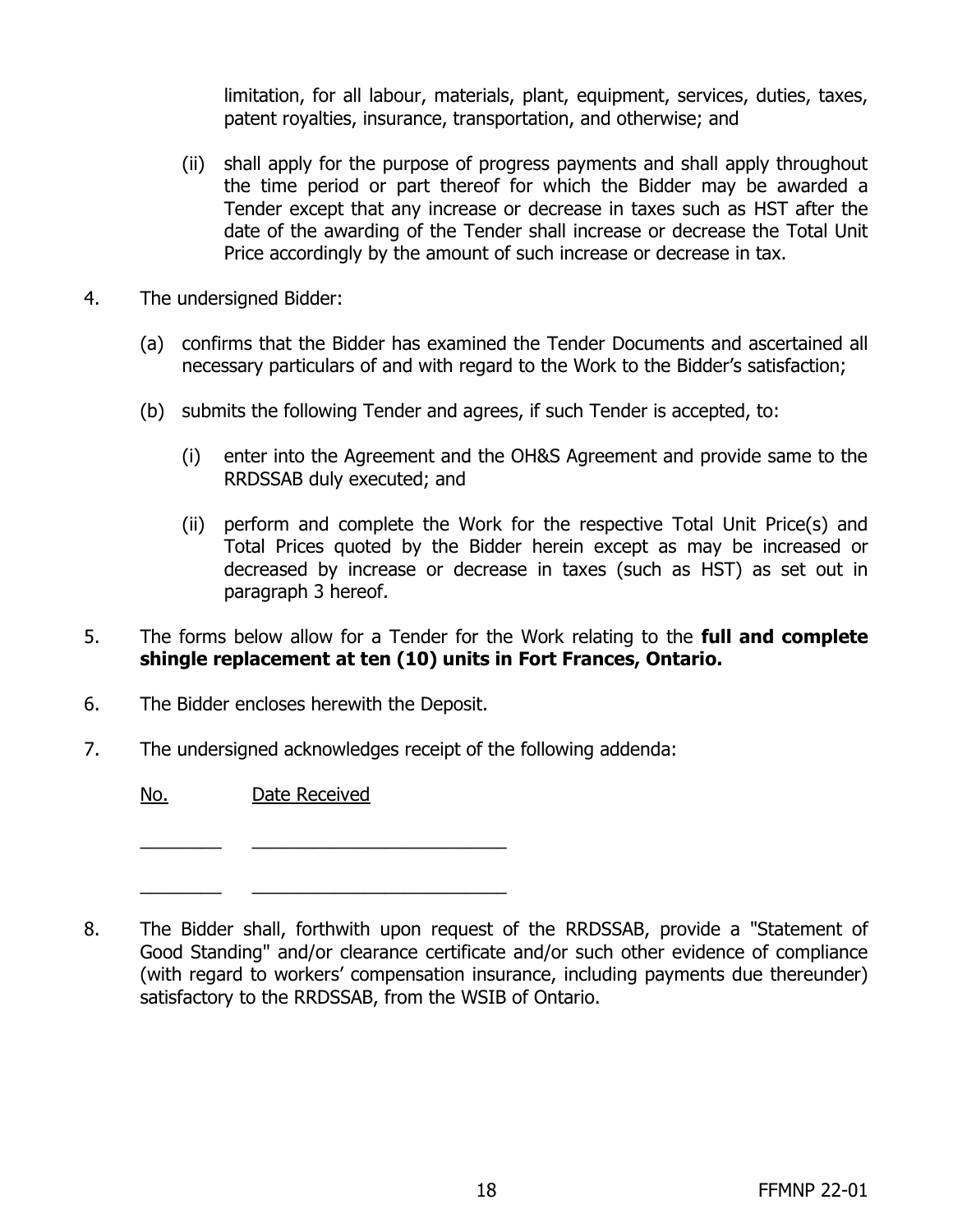|                                                                                      | <b>SIGNATURE OF BIDDER:</b>                                                                                                      |               |
|--------------------------------------------------------------------------------------|----------------------------------------------------------------------------------------------------------------------------------|---------------|
| Witness to signature of Bidder                                                       | If a corporation, the person signing has<br>authority to bind such corporation                                                   |               |
| Print name of Witness:                                                               | PRINT NAME AND TITLE OF<br>SIGNING:<br>the control of the control of the control of the control of the control of the control of | <b>PERSON</b> |
|                                                                                      | IF A CORPORATION, PRINT PROPER NAME OF<br><b>CORPORATION:</b>                                                                    |               |
| <b>Address of Witness:</b>                                                           | Address of Bidder:                                                                                                               |               |
| <u> 1989 - Johann Barbara, martxa alemaniar a</u><br><b>Phone Number of Witness:</b> | <u> 1989 - Johann Barbara, margaret eta idazlearia (h. 1989).</u><br>Phone Number of Bidder:                                     |               |
|                                                                                      |                                                                                                                                  |               |
|                                                                                      | Cell Number:<br><u> 1989 - Johann John Stone, mensk politik (d. 1989)</u>                                                        |               |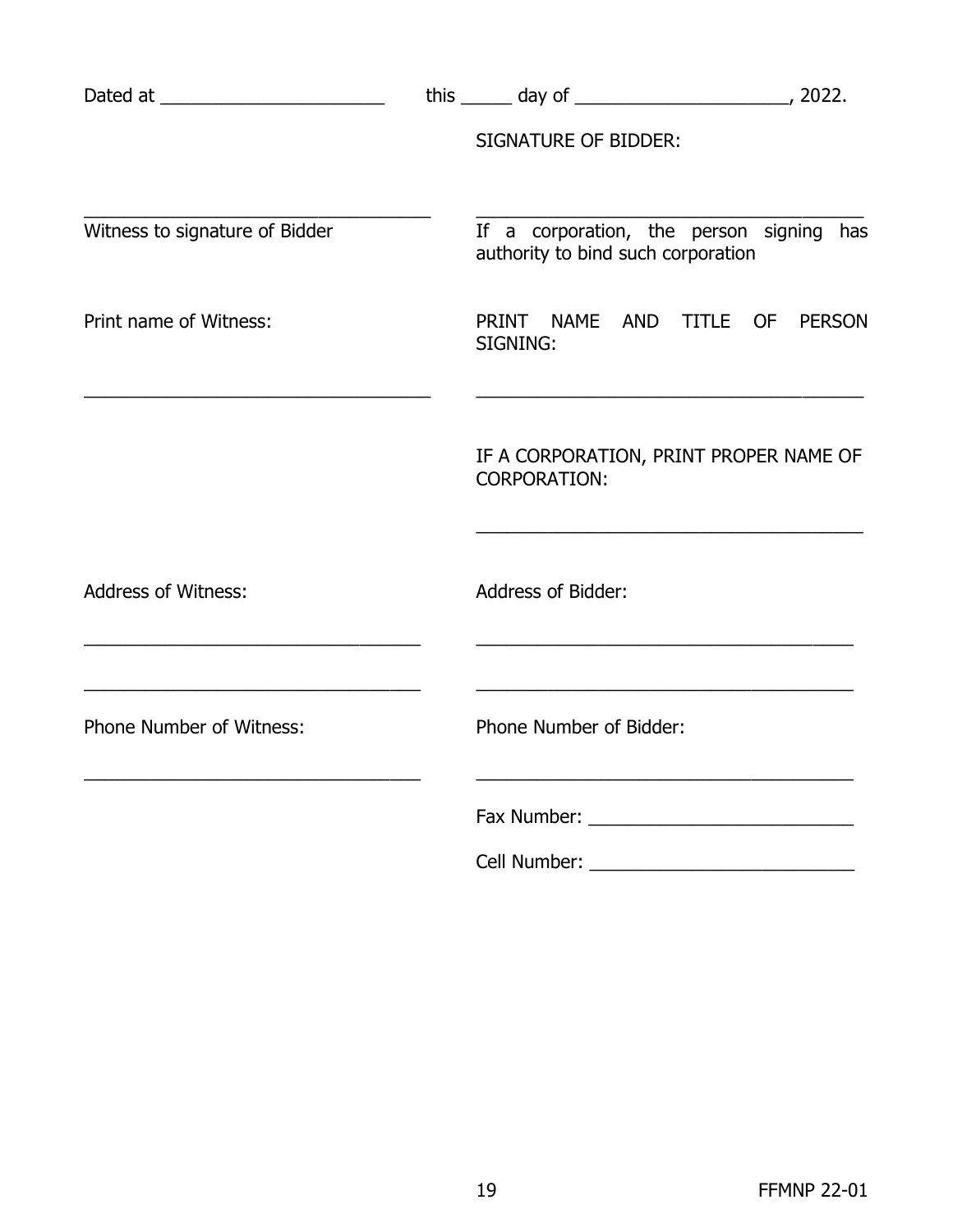#### **BID FORM - Condensed**

| Tender:<br><b>FFMNP 22-01</b>                                                                                                     | <b>Project Name: Shingle</b><br>Replacement<br>Address: 808-818 Victoria Ave. &<br>811-815 Christie Ave., Fort Frances,<br>0N | <b>Closing Date:</b><br>Tuesday, July 13, 2022                                                                                                            | <b>Time:</b> 1:30 p.m. CDT |
|-----------------------------------------------------------------------------------------------------------------------------------|-------------------------------------------------------------------------------------------------------------------------------|-----------------------------------------------------------------------------------------------------------------------------------------------------------|----------------------------|
| <b>Submitted to:</b><br>Rainy River District Social Services Administration Board<br>450 Scott Street<br>Fort Frances, ON P9A 1H2 |                                                                                                                               | To supply all labour, materials and equipment<br>necessary for the description, per the Request for<br>Tender, all Appendices, Drawings & Specifications. |                            |

| City:<br><u> 1980 - John Stein, Amerikaansk politiker (</u> † 1920) | Province of | Postal Code <b>Solution</b> |
|---------------------------------------------------------------------|-------------|-----------------------------|

#### **1. Tender Price**

Having examined the Request for Tender: Shingle Replacement at Ten (10) Units in Fort Frances, as issued by Rainy River District Social Services Administration Board; I hereby offer to enter into a Contract to perform the Work required by the Request for Tender and attached Specifications/Scope of Work for the stipulated price of:

 $\_$  ,  $\_$  ,  $\_$  ,  $\_$  ,  $\_$  ,  $\_$  ,  $\_$  ,  $\_$  ,  $\_$  ,  $\_$  ,  $\_$  ,  $\_$  ,  $\_$  ,  $\_$  ,  $\_$  ,  $\_$  ,  $\_$  ,  $\_$  ,  $\_$  ,  $\_$  ,  $\_$  ,  $\_$  ,  $\_$  ,  $\_$  ,  $\_$  ,  $\_$  ,  $\_$  ,  $\_$  ,  $\_$  ,  $\_$  ,  $\_$  ,  $\_$  ,  $\_$  ,  $\_$  ,  $\_$  ,  $\_$  ,  $\_$  ,

 $\_$  ,  $\_$  ,  $\_$  ,  $\_$  ,  $\_$  ,  $\_$  ,  $\_$  ,  $\_$  ,  $\_$  ,  $\_$  ,  $\_$  ,  $\_$  ,  $\_$  ,  $\_$  ,  $\_$  ,  $\_$  ,  $\_$  ,  $\_$  ,  $\_$  ,  $\_$  ,  $\_$  ,  $\_$  ,  $\_$  ,  $\_$  ,  $\_$  ,  $\_$  ,  $\_$  ,  $\_$  ,  $\_$  ,  $\_$  ,  $\_$  ,  $\_$  ,  $\_$  ,  $\_$  ,  $\_$  ,  $\_$  ,  $\_$  ,

| Materials                              |                                                                                                                                                                                                                                                                                                                     |
|----------------------------------------|---------------------------------------------------------------------------------------------------------------------------------------------------------------------------------------------------------------------------------------------------------------------------------------------------------------------|
| Labour                                 | $\frac{1}{2}$ $\frac{1}{2}$ $\frac{1}{2}$ $\frac{1}{2}$ $\frac{1}{2}$ $\frac{1}{2}$ $\frac{1}{2}$ $\frac{1}{2}$ $\frac{1}{2}$ $\frac{1}{2}$ $\frac{1}{2}$ $\frac{1}{2}$ $\frac{1}{2}$ $\frac{1}{2}$ $\frac{1}{2}$ $\frac{1}{2}$ $\frac{1}{2}$ $\frac{1}{2}$ $\frac{1}{2}$ $\frac{1}{2}$ $\frac{1}{2}$ $\frac{1}{2}$ |
|                                        | $\frac{1}{2}$ $\frac{1}{2}$ $\frac{1}{2}$ $\frac{1}{2}$ $\frac{1}{2}$ $\frac{1}{2}$ $\frac{1}{2}$ $\frac{1}{2}$ $\frac{1}{2}$ $\frac{1}{2}$ $\frac{1}{2}$ $\frac{1}{2}$ $\frac{1}{2}$ $\frac{1}{2}$ $\frac{1}{2}$ $\frac{1}{2}$ $\frac{1}{2}$ $\frac{1}{2}$ $\frac{1}{2}$ $\frac{1}{2}$ $\frac{1}{2}$ $\frac{1}{2}$ |
| <b>SUBTOTAL</b>                        | $\frac{1}{2}$                                                                                                                                                                                                                                                                                                       |
| $HST - HST#$                           | $\updownarrow$ $\downarrow$                                                                                                                                                                                                                                                                                         |
| <b>TOTAL PRICE</b> (in Canadian Funds) | \$                                                                                                                                                                                                                                                                                                                  |
|                                        |                                                                                                                                                                                                                                                                                                                     |

Additional Information:

Attachments Provided: □ Yes □ No

#### **2. Acknowledgement of Addenda**

I have received and included the following Addendum(s) in my quoted price as presented above:

Addendum # \_\_\_ Date Received: \_\_\_\_\_\_\_\_\_\_\_\_\_\_\_\_\_

Addendum # \_\_\_ Date Received:\_\_\_\_\_\_\_\_\_\_\_\_\_\_\_\_\_

If not applicable, please state n/a.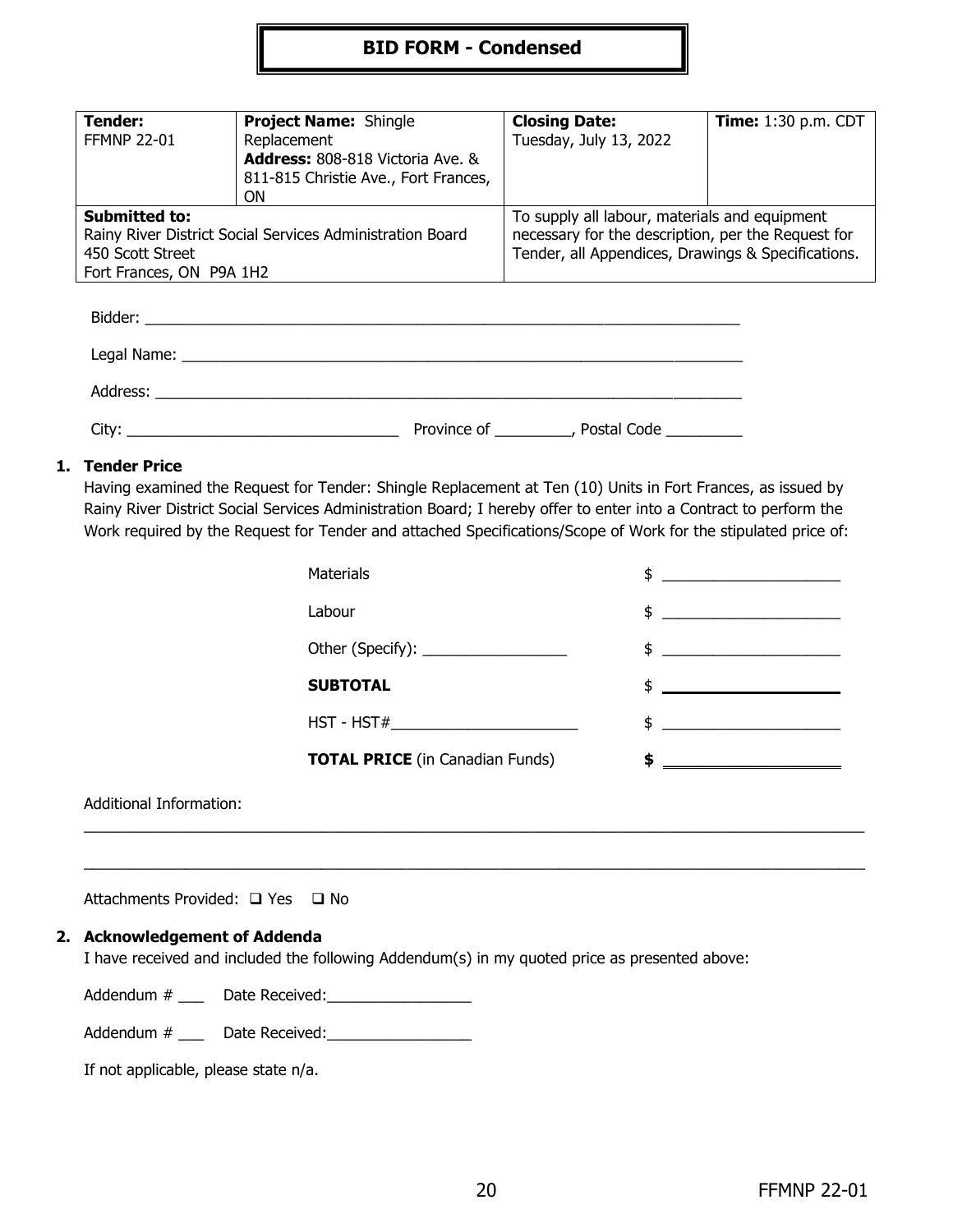#### **3. Timelines**

I agree to complete the Work by **6:00 p.m. CST** on **November 25, 2022.**

#### **4. Signatures**

SIGNED AND SUBMITTED:

| Signature                                                                                                                                                                                                                                                              |                                                                                                                                                                                                                                |                   |       |
|------------------------------------------------------------------------------------------------------------------------------------------------------------------------------------------------------------------------------------------------------------------------|--------------------------------------------------------------------------------------------------------------------------------------------------------------------------------------------------------------------------------|-------------------|-------|
| Name and Title of Bidder                                                                                                                                                                                                                                               |                                                                                                                                                                                                                                |                   |       |
| Dated at the control of the control of the control of the control of the control of the control of the control of the control of the control of the control of the control of the control of the control of the control of the<br>Condensed Bid Form: Updated May 2011 | this the control of the control of the control of the control of the control of the control of the control of the control of the control of the control of the control of the control of the control of the control of the con | day of $\sqrt{a}$ | 2022. |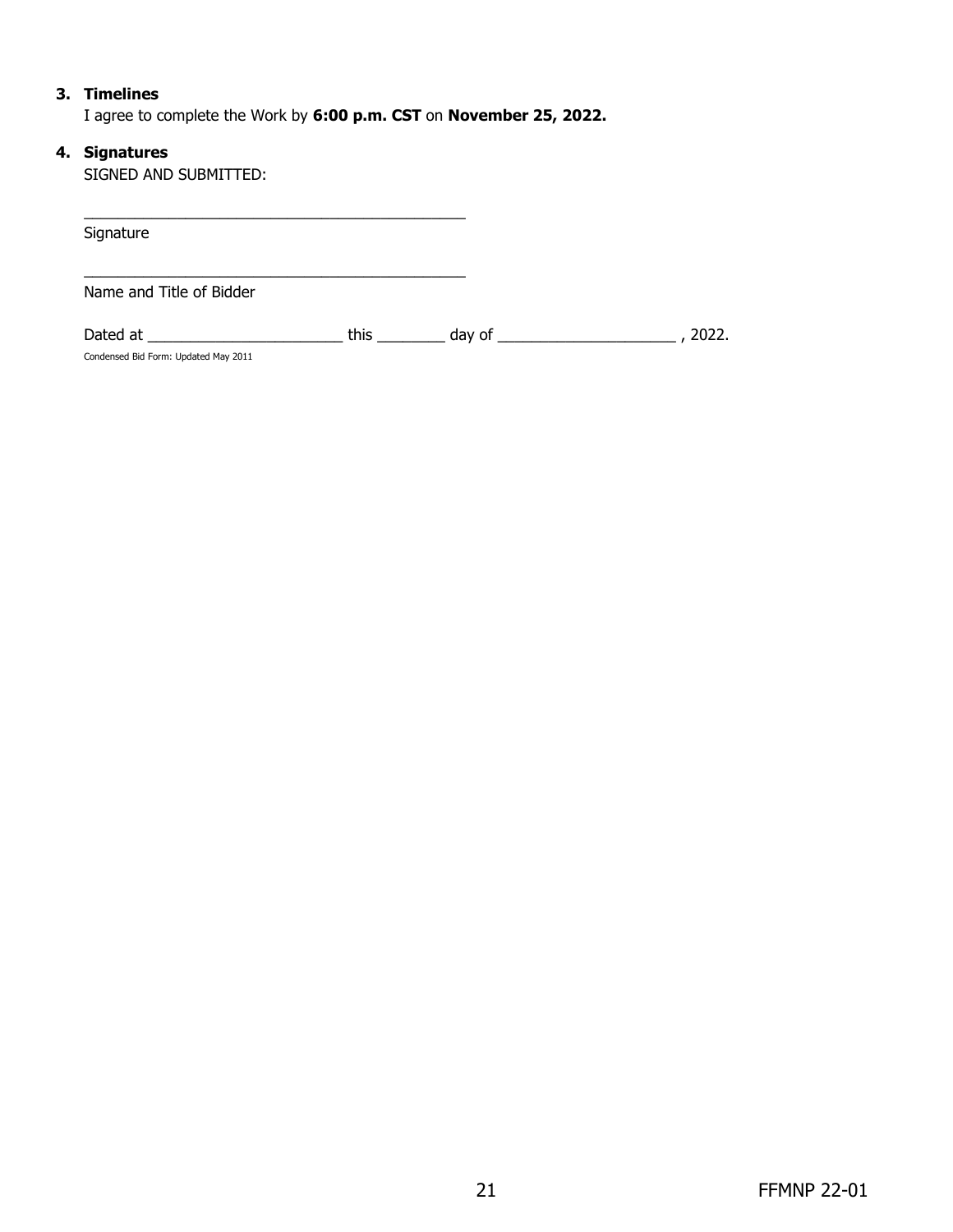# **TENDER LABEL**

AFFIX LABEL TO THE OUTSIDE OF TENDER ENVELOPE OR SUBMIT AS COVER PAGE FOR ELECTRONIC SUBMISSIONS

| From: |                                                                                                                                                                                                  |  |
|-------|--------------------------------------------------------------------------------------------------------------------------------------------------------------------------------------------------|--|
|       | Attn: Michelle Shute, Supervisor of Infrastructure & Asset Management<br><b>Rainy River District Social Services Administration Board</b><br><b>450 Scott Street</b><br>Fort Frances, ON P9A 1H2 |  |
|       | FFMNP 22-01: SHINGLE REPLACEMENT, TEN (10) UNITS,<br>FORT FRANCES, ONTARIO,                                                                                                                      |  |
|       | <b>RECEIVED BY RRDSSAB</b><br>(DATE & TIME)                                                                                                                                                      |  |
|       |                                                                                                                                                                                                  |  |
|       |                                                                                                                                                                                                  |  |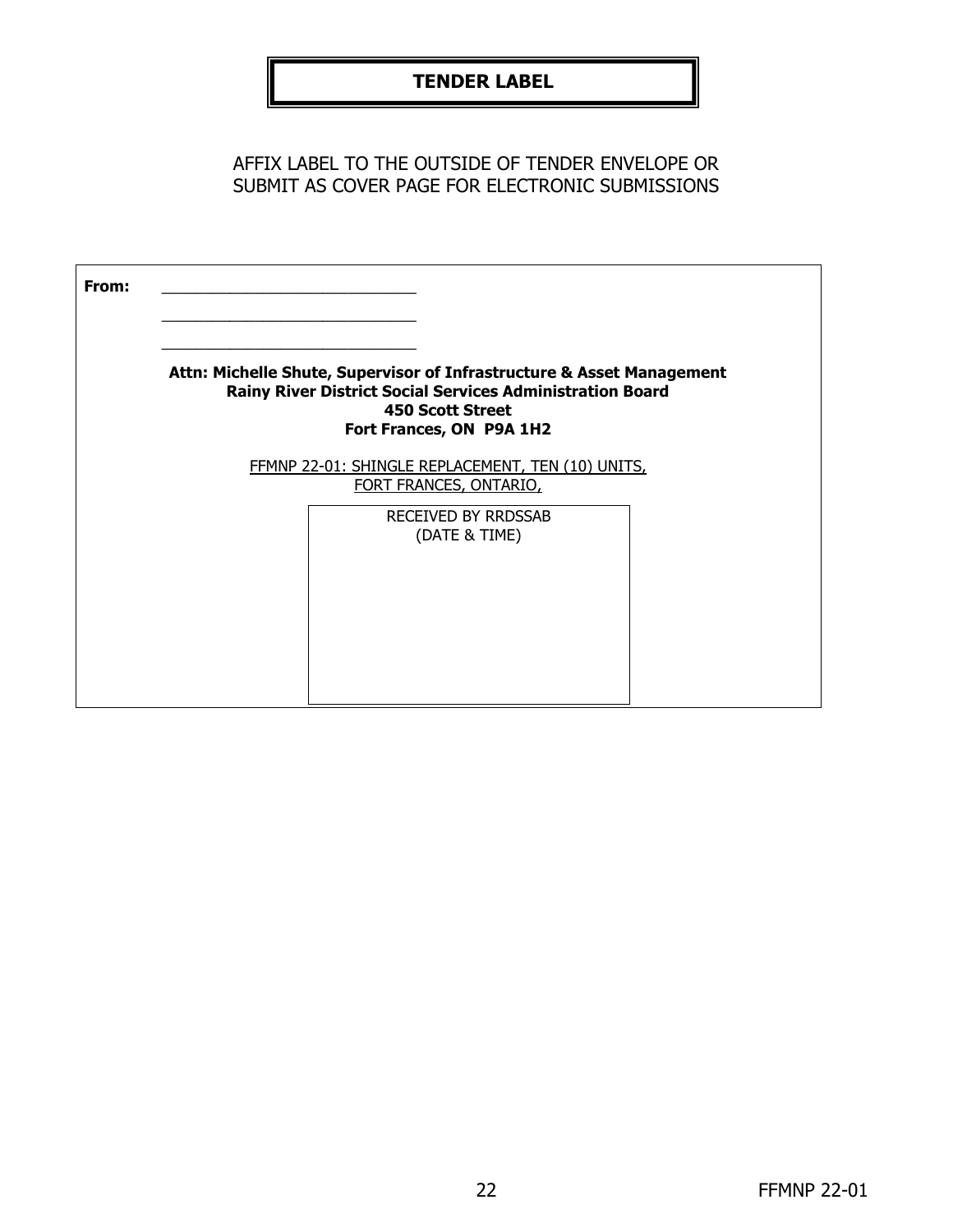## **TENDER CHECKLIST**

# **DID YOU INCLUDE:**

| Yes<br>❏ | No<br>❏ | N/A<br>$\Box$ | Two copies of tender documents submitted (Tender Forms & Bid Form)   |
|----------|---------|---------------|----------------------------------------------------------------------|
| $\Box$   | ◻       | $\Box$        | Bid deposit submitted (where required)                               |
| ◻        | ◻       | $\Box$        | Bid bond/agreement to bond submitted (where required)                |
| ❏        | $\Box$  | $\Box$        | Original tender documents submitted (where submitted electronically) |
| $\Box$   | ❏       | $\Box$        | Addenda acknowledged (if applicable)                                 |
| □        | ◻       | ❏             | Tender Forms & Bid Form completed in full and signed                 |
| ◻        | ◻       | $\Box$        | Mathematical calculations are correct                                |
| □        | ◻       | $\Box$        | Bidder attended mandatory site visit (where required)                |
| ◻        | ❏       | $\Box$        | Erasures, overwriting or strikeouts are initialed                    |
| □        | $\Box$  | $\Box$        | References provided (where required)                                 |
| $\Box$   | ❏       | $\Box$        | Product data/samples submitted (where required)                      |
|          |         | ❏             | Work schedule provided (where required)                              |

## **NOTE: TENDER SUBMISSIONS MAY BE REJECTED IF YOU ANSWER "NO" TO ANY OF THE ABOVE QUESTIONS**.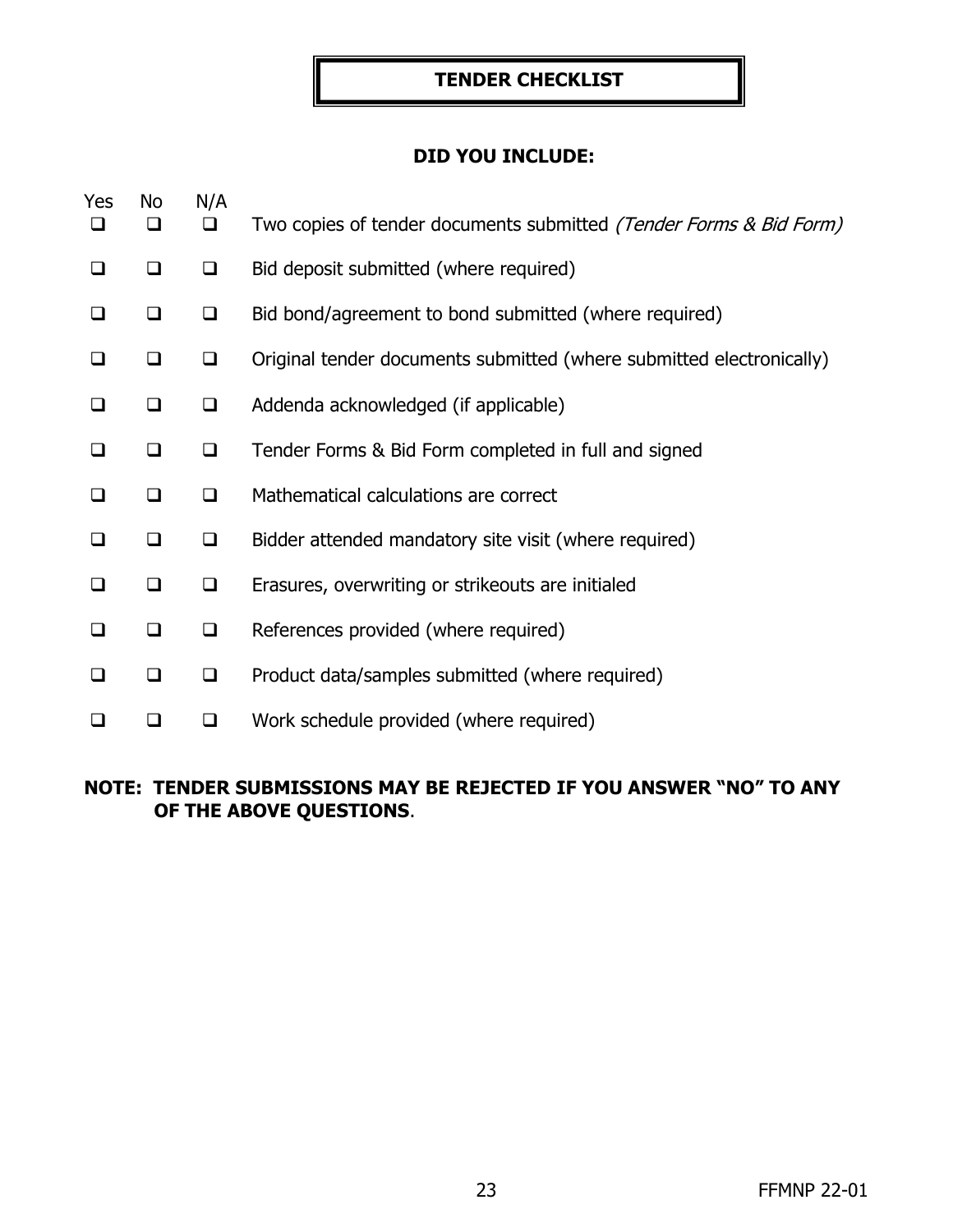# **SCHEDULE 2 - AGREEMENT**

THIS AGREEMENT made this \_\_\_\_\_\_\_ day of \_\_\_\_\_\_\_\_\_\_\_\_\_\_\_\_\_\_\_\_\_, 2022.

BETWEEN:

\_\_\_\_\_\_\_\_\_\_\_\_\_\_\_\_\_\_\_\_\_\_\_\_\_\_\_\_\_\_\_\_\_\_ (Herein sometimes referred to as the "Bidder" or the "Contractor")

- and -

The Rainy River District Social Services Administration Board ("RRDSSAB")

Whereas the Contractor has represented to the RRDSSAB that the Contractor is well able to perform the Work described in the Tender Documents for the respective Total Unit Price(s) and Total Prices quoted by the Bidder in the Proposal.

Now therefore the Contractor and the RRDSSAB (herein sometimes referred to as the "Parties") undertake and agree as follows:

- 1. The Bidder shall perform and complete the Work:
	- (a) to, and for, the benefit and satisfaction of the RRDSSAB, in accordance with the Tender Documents;
	- (b) for the respective Total Unit Price(s) and Total Prices quoted by the Bidder in the Tender Forms except as may be increased or decreased by increase or decrease in taxes (such as HST) as set out in paragraphs 3 and 4 of the Tender Forms; and
	- (c) with the project being completed by **6:00 p.m. CST** on the **25th day of November of 2022** unless otherwise agreed to in writing by the parties.
- 2. The Tender Documents shall collectively be and the whole shall constitute the Contract between the Parties.
- 3. The RRDSSSAB agrees to pay the Contractor in lawful money of Canada for the performance of the Work upon substantial completion of the work, upon receipt of invoice from the Contractor, with the amounts to be paid subject to adjustments, additions, deductions and deletions as provided in and by the Tender Documents. The RRDSSAB shall pay on account thereof upon the approval of the Supervisor of Infrastructure & Asset Management or designate.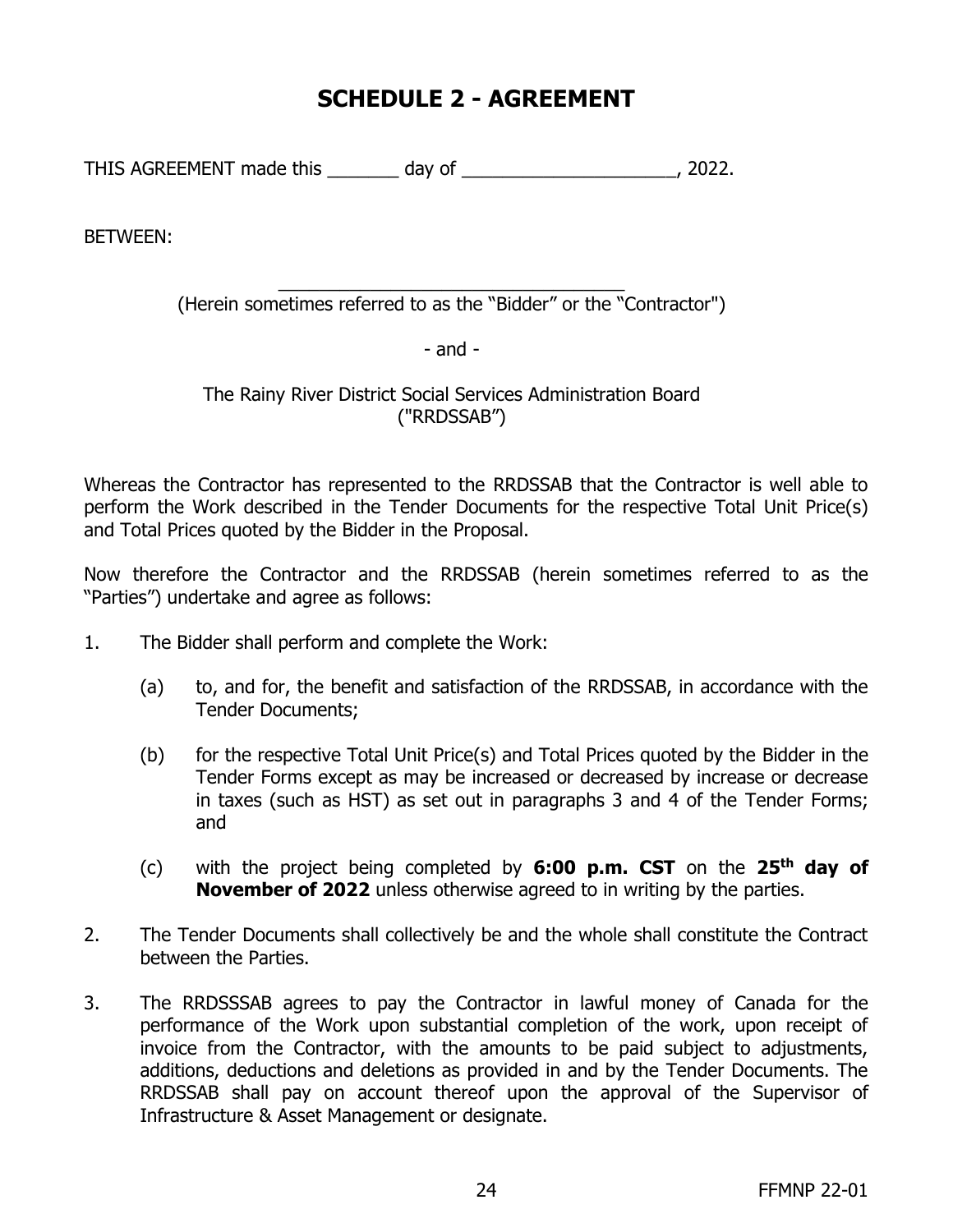Ten percent (10%) of each payment will be withheld to a total of ten percent (10%) of the total project. This holdback will be retained for forty-five (45) days following completion of the project. Upon receipt of invoices, any adjustments to monies owing will be made with notification to the Contractor.

- 4. If the RRDSSAB fails to make payments to the Contractor as they become due under the terms of the Tender Documents, interest equal to the current bank prime rate + 2% per annum on such unpaid amounts shall become due and payable until payment.
- 5. If:
	- (a) the Contractor should be adjudged bankrupt, or becomes insolvent, or makes a general assignment for the benefit of creditors, or if a receiver is appointed of the Bidder or the Bidder's business or any part thereof;
	- (b) a petition in bankruptcy for liquidation, reorganization, or other proceeding, is filed by or against the Bidder; or
	- (c) the Contractor fails or neglects to properly perform or complete the Work or otherwise fails to comply with the requirements of the Tender Documents (including, without limitation, failure to meet specifications, or to meet delivery dates, or otherwise)

The RRDSSAB may, without prejudice to any other right or remedy it may have, terminate this Agreement by giving the Contractor written notice.

The Contractor's obligation under the Tender Documents as to quality, correction and warranty of the work performed by him up to the time of termination shall continue in force after such termination.

- 6. The Contractor will comply with all aspects of the Occupational Health and Safety Act and regulations thereunder.
- 7. The Contractor will assume responsibility for any and all breaches of health and safety requirements including the cost of legal defense on a solicitor and own client basis should the RRDSSAB or any of its employees be charged with violating said Act or Regulations. In the event that the RRDSSAB and/or any employee thereof are convicted and fined for any such offence as having been a deemed employer or otherwise vicariously or definitively liable, the contractor will forthwith pay any such fine on behalf of such defendant.
- 8. Time shall in all respects be of the essence.
- 9. All delays encountered by the Contractor that are not a direct result of changes by the Owner shall be reported in writing to the Owner within five (5) days of discovery of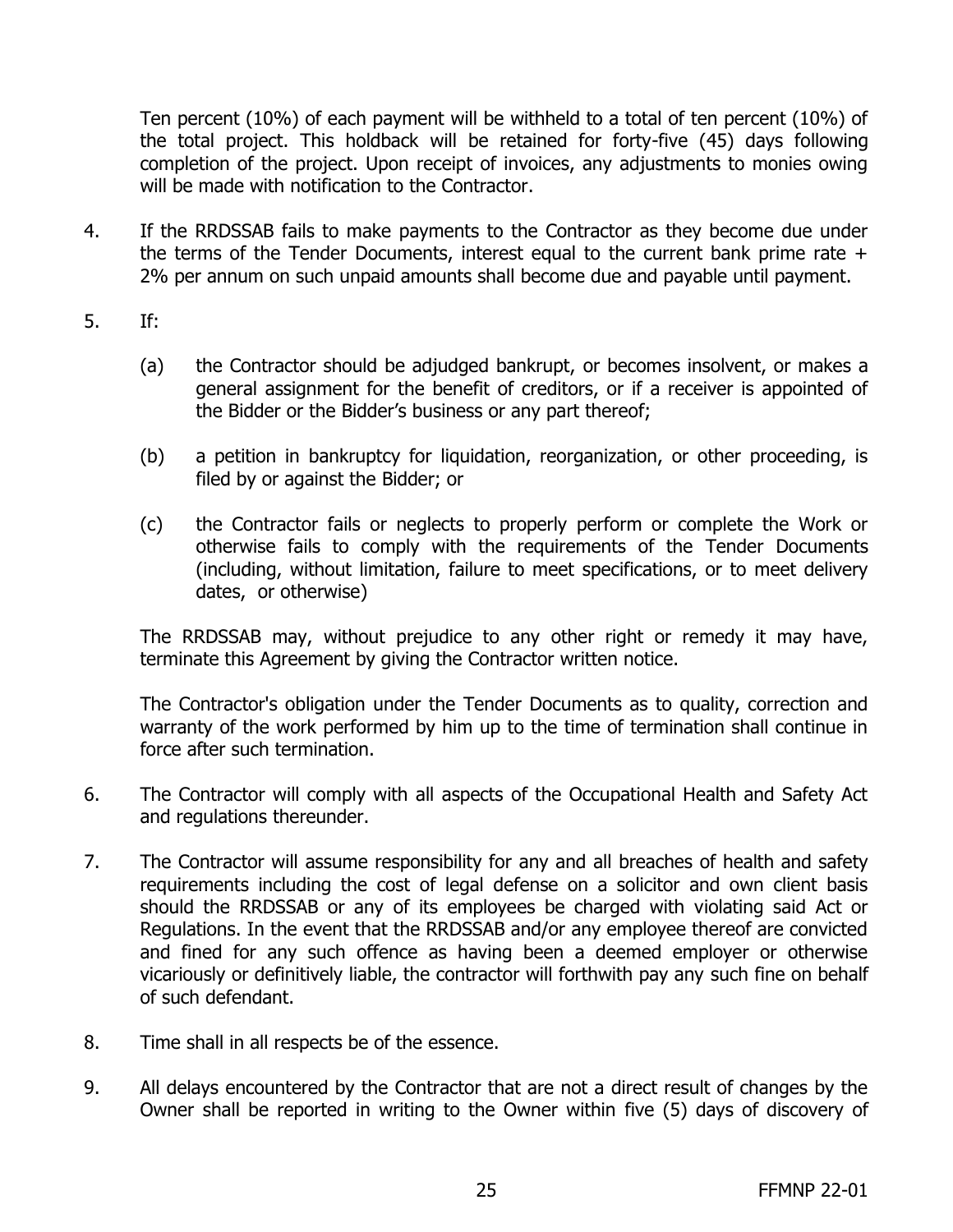delay. The Contractor shall not be entitled to any extension of the completion date or any additional incurred costs should such delay not be reported to the RRDSSAB.

- 10. Neither this Agreement nor any rights or entitlements under it shall be assignable or transferable by the Contractor without the prior written consent of the RRDSSAB.
- 11. Any notice required or permitted to be given hereunder shall be in writing and shall be effectively given if:
	- (a) delivered personally;
	- (b) sent by prepaid courier service or mail; or
	- (c) sent means of electronic communication (confirmed on the same or following day by prepaid mail) addressed,
		- (i) in case of notice to the RRDSSAB, as follows:

450 Scott Street FORT FRANCES, Ontario P9A 1H2 Attention: Michelle Shute, Supervisor of Infrastructure & Asset Management

\_\_\_\_\_\_\_\_\_\_\_\_\_\_\_\_\_\_\_\_\_\_\_\_\_\_\_\_\_\_\_\_\_\_\_\_\_\_\_\_\_\_\_\_\_\_\_\_\_\_\_\_\_\_

\_\_\_\_\_\_\_\_\_\_\_\_\_\_\_\_\_\_\_\_\_\_\_\_\_\_\_\_\_\_\_\_\_\_\_\_\_\_\_\_\_\_\_\_\_\_\_\_\_\_\_\_\_\_

\_\_\_\_\_\_\_\_\_\_\_\_\_\_\_\_\_\_\_\_\_\_\_\_\_\_\_\_\_\_\_\_\_\_\_\_\_\_\_\_\_\_\_\_\_\_\_\_\_\_\_\_\_\_

\_\_\_\_\_\_\_\_\_\_\_\_\_\_\_\_\_\_\_\_\_\_\_\_\_\_\_\_\_\_\_\_\_\_\_\_\_\_\_\_\_\_\_\_\_\_\_\_\_\_\_\_\_\_

\_\_\_\_\_\_\_\_\_\_\_\_\_\_\_\_\_\_\_\_\_\_\_\_\_\_\_\_\_\_\_\_\_\_\_\_\_\_\_\_\_\_\_\_\_\_\_\_\_\_\_\_\_\_

(ii) in case of the Contractor, as follows:

Any notice so given shall be deemed conclusively to have been given and received when so personally delivered or sent by electronic communication or on the second day following the sending thereof by private courier or mail. Any Party hereto or others mentioned above may change any particulars of its address for notice by notice to the others in the manner aforesaid.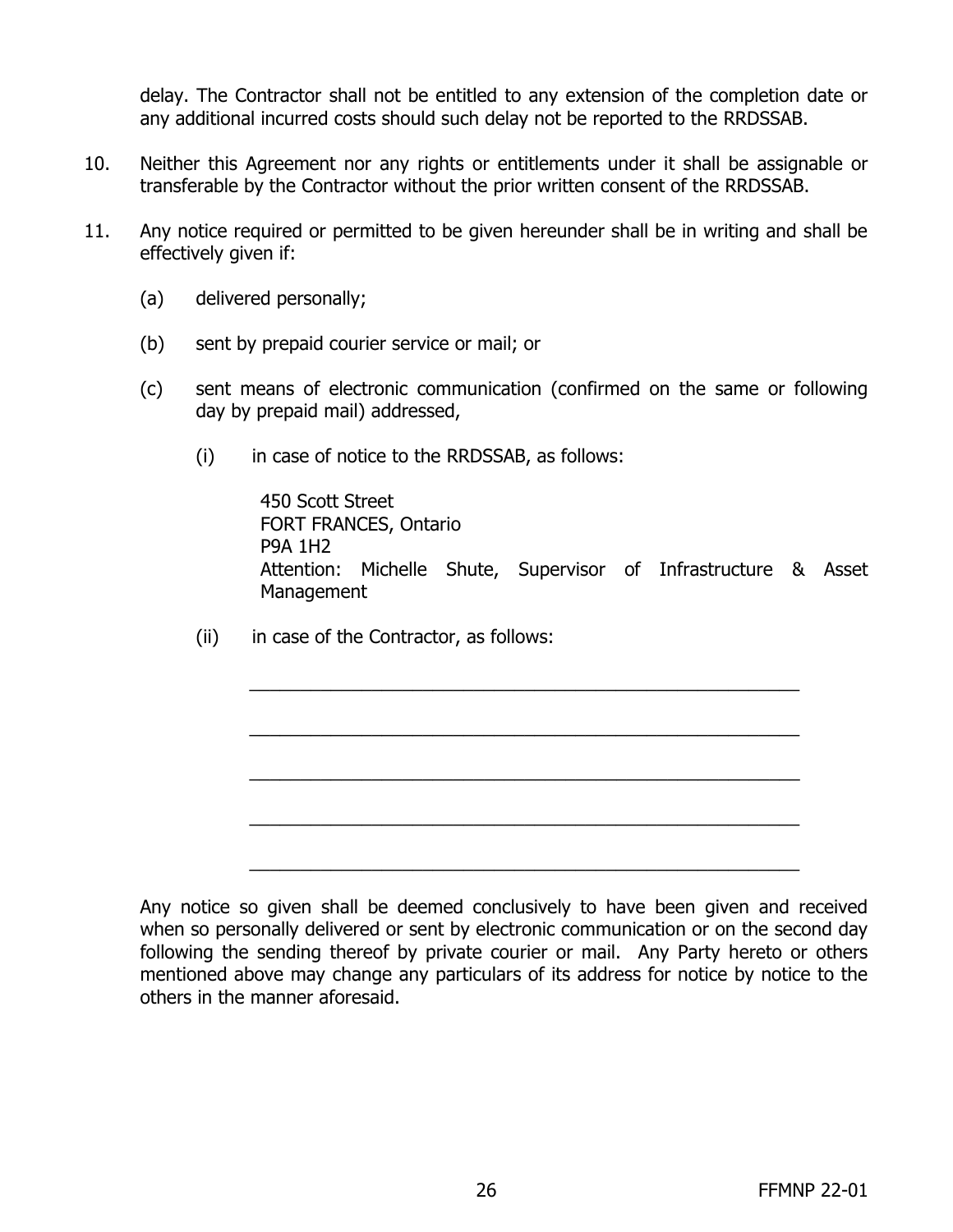IN WITNESS WHEREOF, the Parties hereto have executed this Agreement.

SIGNATURE OF CONTRACTOR:

| Witness to signature of Contractor | If a corporation, the person signing has the<br>authority to bind such corporation                                                                                                                                             |
|------------------------------------|--------------------------------------------------------------------------------------------------------------------------------------------------------------------------------------------------------------------------------|
| Print name of Witness:             | PRINT NAME<br>AND TITLE OF<br><b>PERSON</b><br>SIGNING:                                                                                                                                                                        |
|                                    | IF A CORPORATION, PRINT PROPER NAME OF<br><b>CORPORATION:</b><br><u> 1989 - Johann John Stoff, deutscher Stoffen und der Stoffen und der Stoffen und der Stoffen und der Stoffen un</u>                                        |
| <b>Address of Witness:</b>         | <b>Address of Contractor:</b>                                                                                                                                                                                                  |
| <b>Phone Number of Witness:</b>    | Phone Number of Contractor:<br><u> 1980 - Johann Stoff, amerikansk politiker (d. 1980)</u>                                                                                                                                     |
|                                    |                                                                                                                                                                                                                                |
|                                    | Cell Number: The Contract of the Contract of the Contract of the Contract of the Contract of the Contract of the Contract of the Contract of the Contract of the Contract of the Contract of the Contract of the Contract of t |
|                                    | The Rainy River District Social Services<br><b>Administration Board</b>                                                                                                                                                        |
|                                    |                                                                                                                                                                                                                                |
|                                    | I/we have authority to bind the RRDSSAB                                                                                                                                                                                        |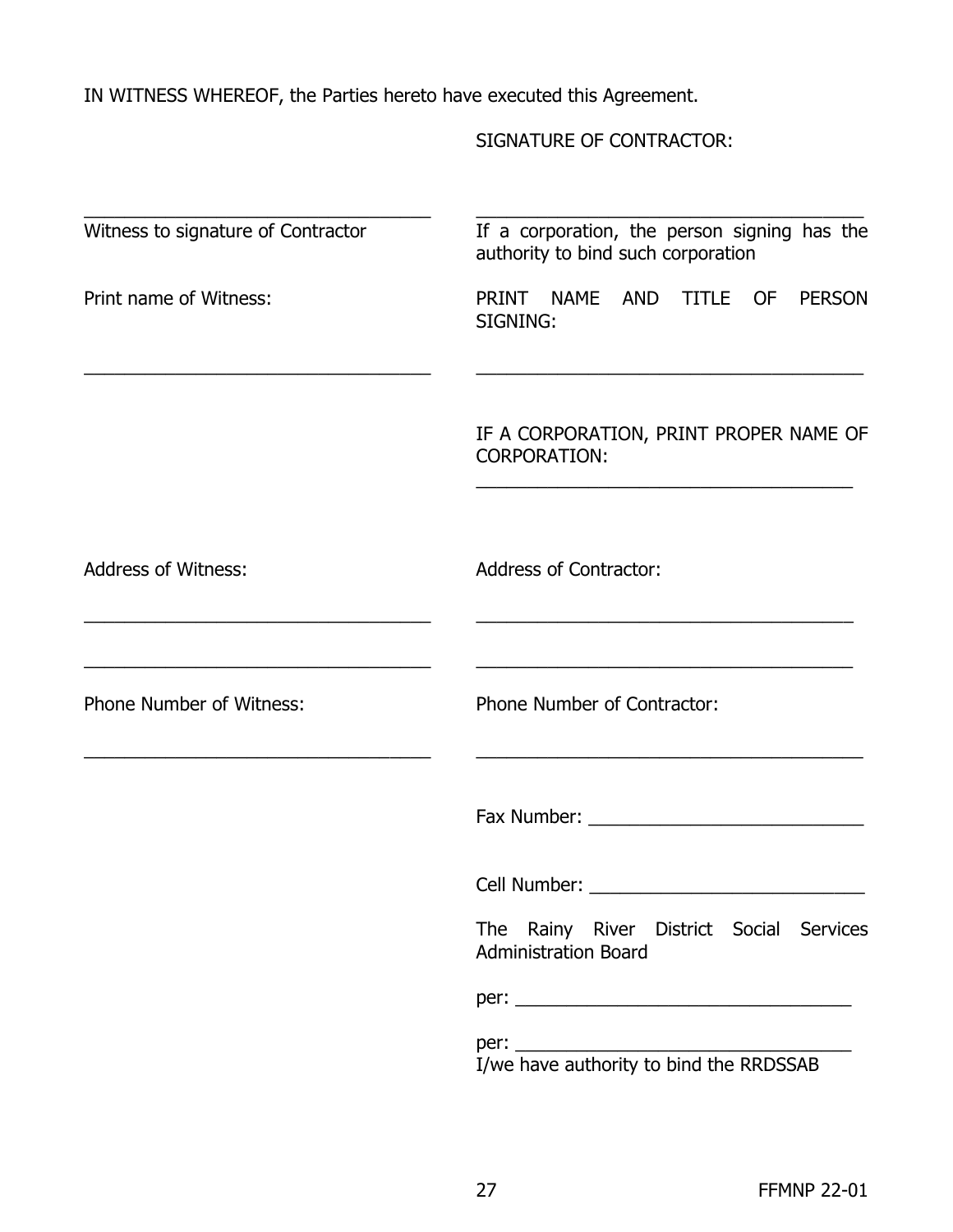# **SCHEDULE 3 – OCCUPATIONAL HEALTH & SAFETY AGREEMENT**



Rainy River District Social Services<br>Administration Board

# **Contractor's Undertaking to Comply**

Name of Contractor:  $\Box$ 

Tender: *\_\_\_\_\_\_\_\_\_\_\_\_\_\_\_\_\_\_\_\_\_\_\_\_\_\_\_\_\_\_\_\_\_\_\_\_\_\_\_\_\_\_\_\_\_\_\_\_\_\_\_\_\_\_\_\_\_\_\_\_\_\_\_\_\_\_\_\_\_\_\_\_\_\_\_* 

Name of Authorized Representative of the Contractor:

- 1. I/We hereby undertake:
	- a) To comply with all health and safety and environment legislation in the performance of this *Agreement*;
	- b) To maintain a safe and healthy work environment during the performance of this *Agreement*; and
	- c) To adhere to the specifications identified in the respective Request form(s).
- 2. I/We hereby agree:
	- a) That compliance with all health and safety and environment legislation is a condition of the *Agreement* and that non-compliance with same may, in the discretion of Rainy River District Social Services Administration Board (hereinafter referred to as the RRDSSAB), lead to the termination of this *Agreement*; and
	- b) That compliance with WSIB legislation is followed and acknowledges that I cannot bring in other staff or individuals to complete work who are not covered by my *WSIB Certificate of Clearance* and my *Liability Insurance Policy*. I understand that non-compliance will result in the following:
		- i) Immediate termination of the Contract;
		- ii) The Contractor will be eliminated from the RRDSSAB Vendor of Record, if appropriate; and
		- iii) The Contractor may not be considered for future employment opportunities, at the discretion of the Chief Administrative Officer of the RRDSSAB.
	- c) To permit RRDSSAB or its designate to audit my/our health and safety and environmental records during the term of the *Agreement* and upon its conclusion and to cooperate fully with such audit(s).
- 3. a) I/We understand that Contractor safety deficiencies will be addressed by RRDSSAB in the following progressive steps:
	- i) The problem will be identified to the Contractor (site supervisor);
	- ii) The Contractor's head office will be contacted about the problem, orally and in writing;
	- iii) If required by law to immediately report the problem to a provincial and/or federal Ministry, the RRDSSAB may report the problem to the appropriate Ministry (ies);
	- iv) If not required by law to immediately report the problem, and the problem remains unresolved, the RRDSSAB may report the problem to the appropriate Ministry(ies); and
	- v) The Agreement may, in the RRDSSABs discretion, be suspended or terminated and/or payment withheld by the RRDSSAB.